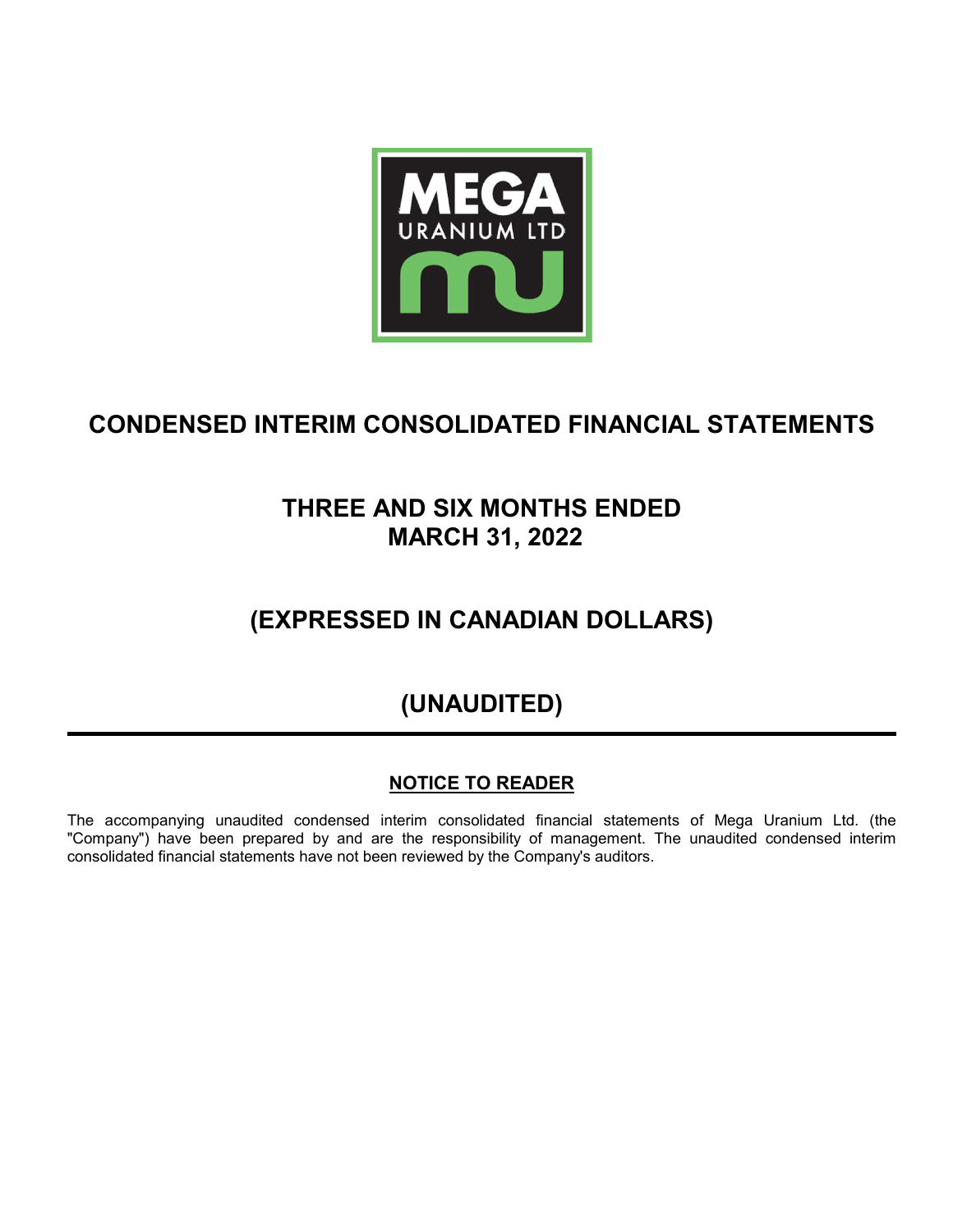**Condensed Interim Consolidated Statements of Financial Position**

**(Unaudited - In thousands of Canadian dollars, except for securities and per share amounts)**

|                                                                                                                                                                                      | As at<br>March 31,<br>2022                 | As at<br>September 30,<br>2021            |
|--------------------------------------------------------------------------------------------------------------------------------------------------------------------------------------|--------------------------------------------|-------------------------------------------|
| <b>ASSETS</b>                                                                                                                                                                        |                                            |                                           |
| <b>Current assets</b><br>Cash and cash equivalents (note 3)<br>Receivables and prepaid expenses (note 4)<br>Marketable securities (note 5)                                           | \$<br>462<br>328<br>20,984                 | \$<br>1,281<br>307<br>18,177              |
| <b>Total current assets</b>                                                                                                                                                          | 21,774                                     | 19,765                                    |
| <b>Non-current assets</b><br>Restricted cash (note 6)<br>Equity investment (note 7)<br>Long-term investment (note 8)<br>Property, plant and equipment<br>Right-of-use asset (note 9) | 328<br>1,601<br>137,113<br>52<br>81        | 321<br>1,710<br>116,079<br>22<br>108      |
| <b>Total non-current assets</b>                                                                                                                                                      | 139,175                                    | 118,240                                   |
| <b>Total assets</b>                                                                                                                                                                  | 160,949<br>\$                              | \$<br>138,005                             |
| <b>EQUITY AND LIABILITIES</b>                                                                                                                                                        |                                            |                                           |
| <b>Current liabilities</b><br>Amounts payable and other liabilities (notes 10 and 12)<br>Lease liabilities (note 11)                                                                 | \$<br>1,184<br>60                          | \$<br>1,050<br>56                         |
| <b>Total current liabilities</b>                                                                                                                                                     | 1,244                                      | 1,106                                     |
| <b>Non-current liabilities</b><br>Lease liabilities (note 11)                                                                                                                        | 32                                         | 63                                        |
| <b>Total non-current liabilities</b>                                                                                                                                                 | 32                                         | 63                                        |
| <b>Total liabilities</b>                                                                                                                                                             | 1,276                                      | 1,169                                     |
| <b>Equity</b><br>Share capital (note 13)<br>Share option reserve<br>Accumulated other comprehensive income<br><b>Deficit</b>                                                         | 281,596<br>66,697<br>110,660<br>(299, 280) | 280,117<br>66,512<br>92,419<br>(302, 212) |
| <b>Total equity</b>                                                                                                                                                                  | 159,673                                    | 136,836                                   |
| <b>Total equity and liabilities</b>                                                                                                                                                  | 160,949<br>\$                              | 138,005<br>\$                             |

Commitments and obligations (note 18) Subsequent event (note 22)

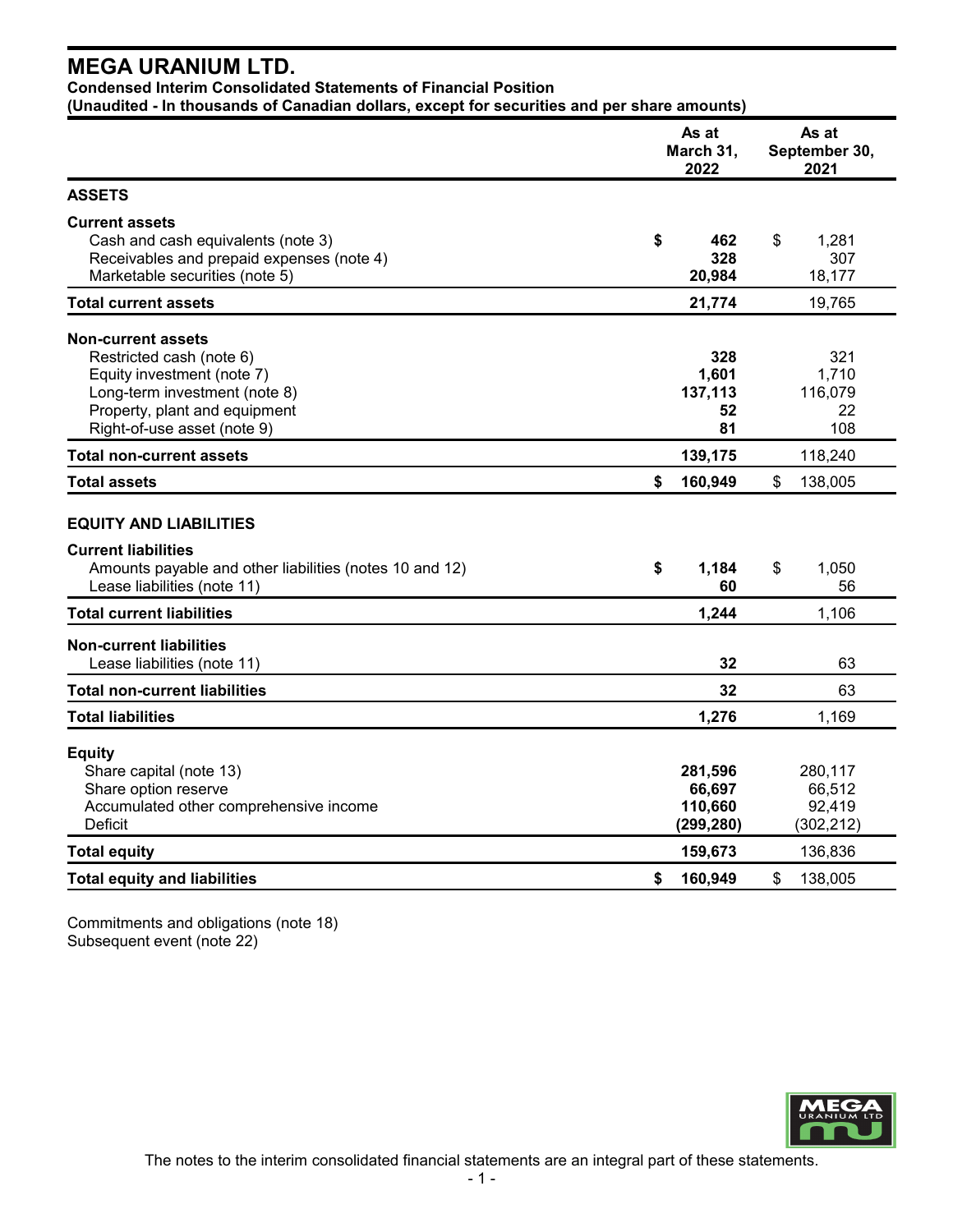**Condensed Interim Consolidated Statements of Income and Comprehensive Income (Unaudited - In thousands of Canadian dollars, except for securities and per share amounts)**

|                                                                                                                                                                                                                                                                                                                              |          | <b>Three Months Ended</b><br>March 31,<br>2022<br>2021 |          |                                                         | 2022     | <b>Six Months Ended</b><br>March 31,<br>2021         |                                 |                                                                     |
|------------------------------------------------------------------------------------------------------------------------------------------------------------------------------------------------------------------------------------------------------------------------------------------------------------------------------|----------|--------------------------------------------------------|----------|---------------------------------------------------------|----------|------------------------------------------------------|---------------------------------|---------------------------------------------------------------------|
| <b>Operating expenses</b><br>General and administrative expenses (note 16)<br>Exploration and evaluation expenditures (note 17)                                                                                                                                                                                              | \$       | $1,138$ \$<br>99                                       |          | 538<br>51                                               | S.       | $2,194$ \$<br>143                                    |                                 | 1,286<br>224                                                        |
| <b>Operating loss</b><br>Loss from equity investment (note 7)<br>Loss on deemed disposition of equity investment (note 7)<br>Unrealized gain (loss) on marketable securities<br>Realized gain on marketable securities<br>Accretion (note 11)<br>Other income<br>Interest and finance income<br>Foreign exchange (loss) gain |          | (1, 237)<br>(40)<br>(140)<br>977<br>(2)<br>373<br>5    |          | (589)<br>(412)<br>8,992<br>974<br>(4)<br>19<br>1<br>(9) |          | (2, 337)<br>(109)<br>862<br>1,259<br>(5)<br>468<br>7 |                                 | (1, 510)<br>(623)<br>(51)<br>12,086<br>1,030<br>(9)<br>63<br>1<br>1 |
| Net income (loss) before taxes<br>Deferred tax recovery                                                                                                                                                                                                                                                                      |          | (64)<br>3,974                                          |          | 8,972<br>2,580                                          |          | 145<br>2,787                                         |                                 | 10,988<br>5,677                                                     |
| Net income for the period                                                                                                                                                                                                                                                                                                    |          | 3,910                                                  |          | 11,552                                                  |          | 2,932                                                |                                 | 16,665                                                              |
| Other comprehensive income (loss)<br>Items that will be reclassified subsequently to<br>the profit and loss:<br>Exchange differences on translation of foreign operations                                                                                                                                                    |          | (4)                                                    |          | 18                                                      |          | (6)                                                  |                                 | $\overline{2}$                                                      |
| Items that will not be reclassified subsequently to<br>the profit and loss:<br>Change in fair value of long-term investment,<br>net of tax (note 8)                                                                                                                                                                          |          | 26,019                                                 |          | 16,895                                                  |          | 18,247                                               |                                 | 37,170                                                              |
| Other comprehensive income                                                                                                                                                                                                                                                                                                   |          | 26,015                                                 |          | 16,913                                                  |          | 18,241                                               |                                 | 37,172                                                              |
| Total comprehensive income for the period                                                                                                                                                                                                                                                                                    | \$       | 29,925 \$                                              |          | 28,465                                                  | \$       | 21,173 \$                                            |                                 | 53,837                                                              |
| Income per common share - basic<br>Income per common share - diluted                                                                                                                                                                                                                                                         | \$<br>\$ | 0.01<br>0.01                                           | \$<br>\$ | 0.03<br>0.03                                            | \$<br>\$ | 0.01<br>0.01                                         | \$<br>$\boldsymbol{\mathsf{S}}$ | 0.05<br>0.05                                                        |
| Weighted average number of common shares<br>outstanding - basic<br>Weighted average number of common shares                                                                                                                                                                                                                  |          | 355,428,139                                            |          | 344,289,917                                             |          | 352,536,133                                          |                                 | 339, 133, 474                                                       |
| outstanding - diluted                                                                                                                                                                                                                                                                                                        |          | 370,407,076                                            |          | 344,289,917                                             |          | 367,267,312                                          |                                 | 339, 133, 474                                                       |

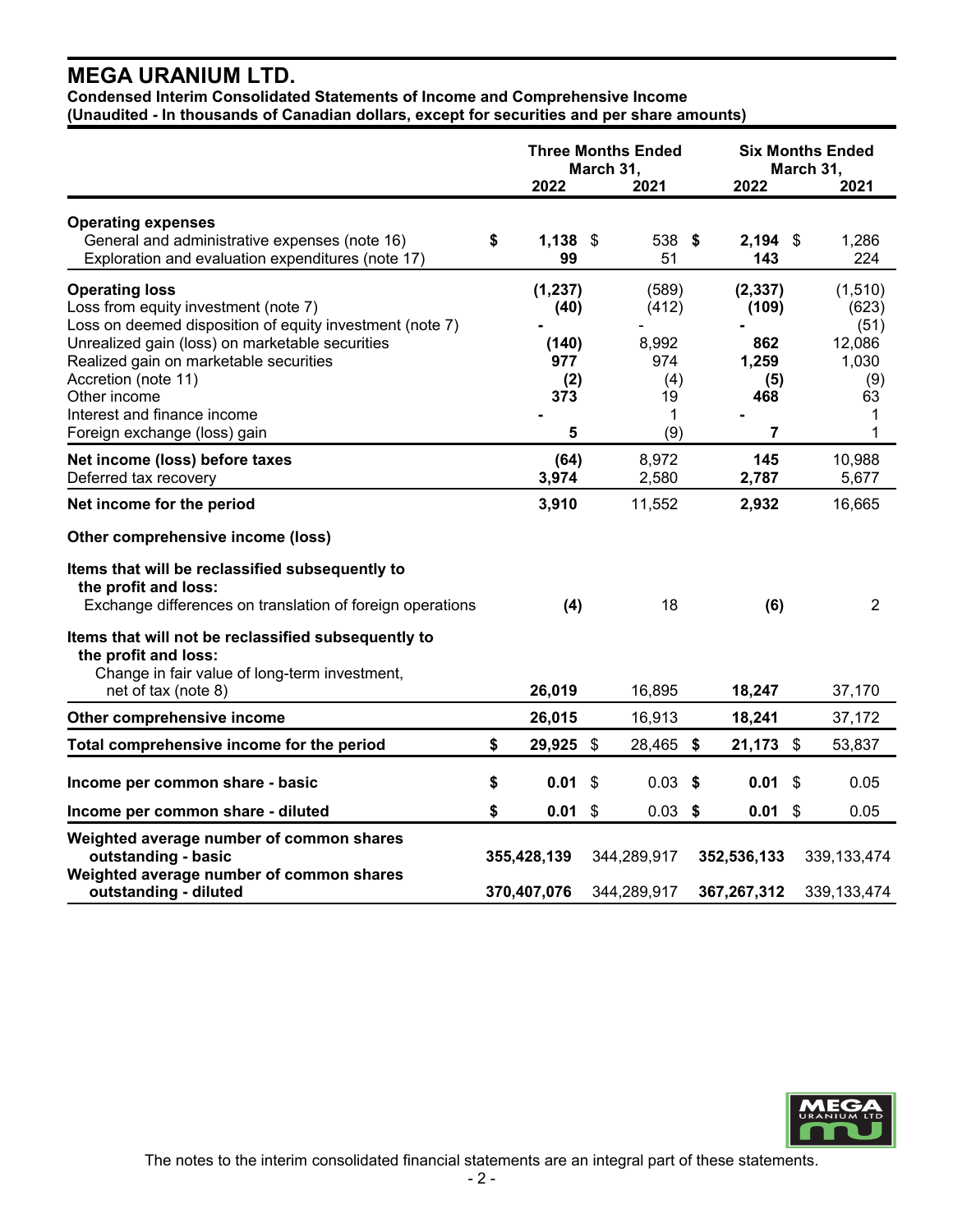**Condensed Interim Consolidated Statements of Cash Flows**

**(Unaudited - In thousands of Canadian dollars, except for securities and per share amounts)**

|                                                                                         |                  | <b>Six Months Ended</b><br>March 31, |              |  |  |  |
|-----------------------------------------------------------------------------------------|------------------|--------------------------------------|--------------|--|--|--|
|                                                                                         | 2022             |                                      | 2021         |  |  |  |
|                                                                                         |                  |                                      |              |  |  |  |
| <b>Operating activities</b><br>Net income for the period                                | \$<br>$2,932$ \$ |                                      | 16,665       |  |  |  |
| Adjustment for:                                                                         |                  |                                      |              |  |  |  |
| Loss on equity investment (note 7)                                                      | 109              |                                      | 623          |  |  |  |
| Loss on deemed disposition of equity investment (note 7)                                |                  |                                      | 51           |  |  |  |
| Unrealized gain on marketable securities                                                | (862)            |                                      | (12,086)     |  |  |  |
| Realized gain marketable securities                                                     | (1, 259)         |                                      | (1,030)      |  |  |  |
| Amortization                                                                            | 29               |                                      | 58           |  |  |  |
| Write-off of property, plant and equipment                                              |                  |                                      | 18           |  |  |  |
| Stock-based compensation                                                                | 781              |                                      | 251          |  |  |  |
| Accretion                                                                               | 5                |                                      | 9            |  |  |  |
| Deferred tax recovery                                                                   | (2,787)          |                                      | (5,677)      |  |  |  |
| Other income                                                                            | (373)            |                                      |              |  |  |  |
| Non-cash working capital items:                                                         |                  |                                      |              |  |  |  |
| Receivables and prepaid expenses                                                        | (21)             |                                      | (69)         |  |  |  |
| Amounts payable and other liabilities                                                   | 134              |                                      | 67           |  |  |  |
| Deposit on purchase price                                                               |                  |                                      | 151          |  |  |  |
| Net cash used in operating activities                                                   | (1, 312)         |                                      | (969)        |  |  |  |
|                                                                                         |                  |                                      |              |  |  |  |
| <b>Financing activities</b>                                                             |                  |                                      |              |  |  |  |
| Proceeds from exercise of warrants and options                                          | 882              |                                      | 1,722        |  |  |  |
| Lease payments (note 11)                                                                | (33)             |                                      | (64)         |  |  |  |
| Net cash provided by financing activities                                               | 849              |                                      | 1,658        |  |  |  |
| <b>Investing activities</b>                                                             |                  |                                      |              |  |  |  |
| Proceeds from sale of marketable securities                                             | 1,488            |                                      | 1,467        |  |  |  |
| Purchase of marketable securities                                                       | (1, 812)         |                                      | (363)        |  |  |  |
| Purchase of property, plant and equipment                                               | (31)             |                                      |              |  |  |  |
|                                                                                         |                  |                                      |              |  |  |  |
| Net cash (used in) provided by investing activities                                     | (355)            |                                      | 1,104        |  |  |  |
| Effect of exchange rate changes on cash and cash equivalents held in foreign currencies | (1)              |                                      | 16           |  |  |  |
|                                                                                         |                  |                                      |              |  |  |  |
| Net change in cash and cash equivalents                                                 | (819)<br>1,281   |                                      | 1,809<br>610 |  |  |  |
| Cash and cash equivalents, beginning of period                                          |                  |                                      |              |  |  |  |
| Cash and cash equivalents, end of period                                                | \$<br>462 \$     |                                      | 2,419        |  |  |  |



The notes to the interim consolidated financial statements are an integral part of these statements.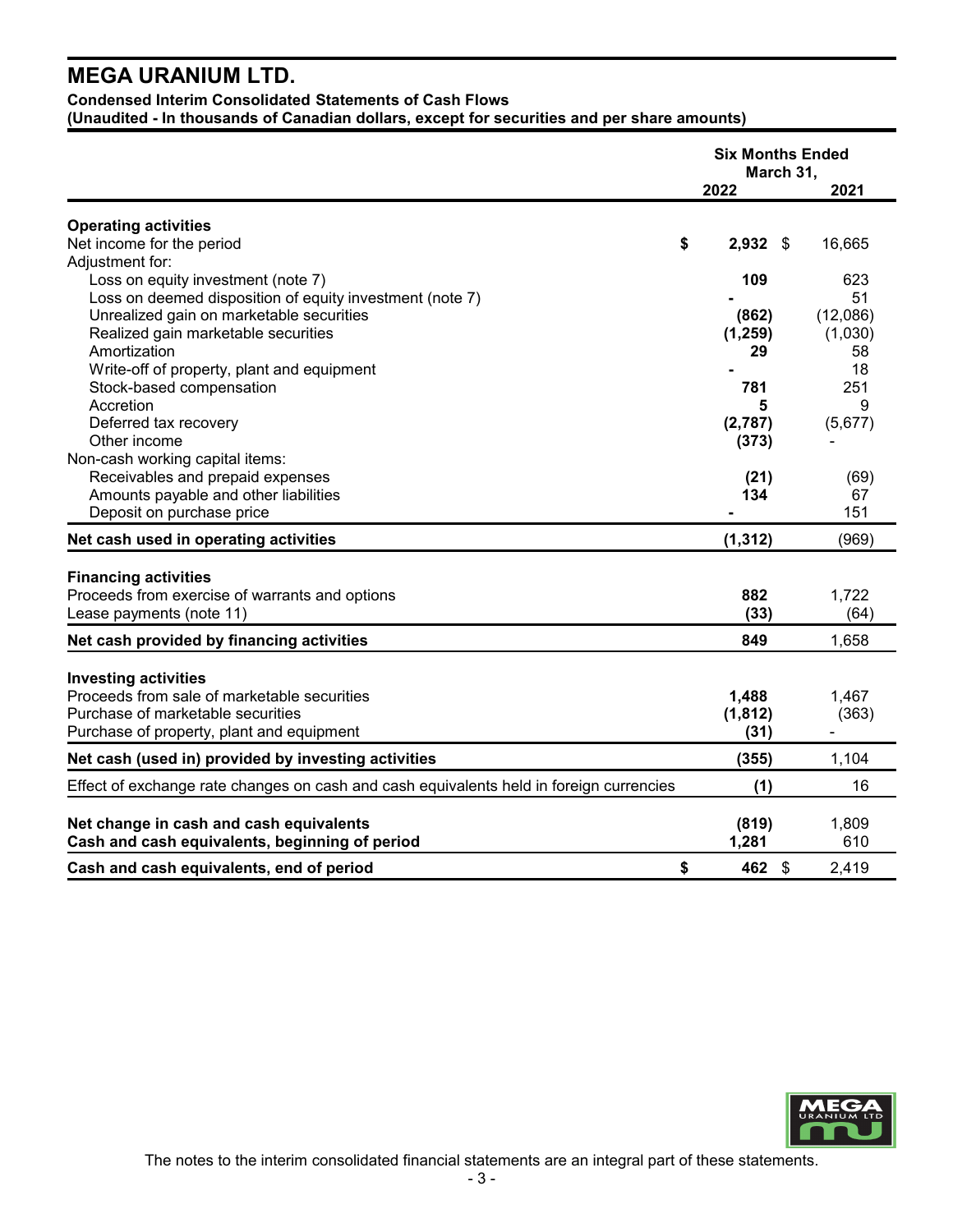**Condensed Interim Consolidated Statements of Equity**

**(Unaudited - In thousands of Canadian dollars, except for securities and per share amounts)**

|                            | Number of<br>common<br>shares |      | <b>Share</b><br>capital | <b>Warrant</b><br>reserve | <b>Share</b><br>option<br>reserve |      | <b>Accumulated</b><br>other<br>comprehensive<br>income |    | <b>Deficit</b>  | Total<br>Shareholders'<br>equity |
|----------------------------|-------------------------------|------|-------------------------|---------------------------|-----------------------------------|------|--------------------------------------------------------|----|-----------------|----------------------------------|
| Balance, October 1, 2020   | 332,891,094 \$                |      | 277,183                 | \$<br>485                 | \$<br>66,346 \$                   |      | 30,734                                                 | S. | $(323, 266)$ \$ | 51,482                           |
| Exercise of warrants       | 10,324,545                    |      | 1,849                   | (301)                     |                                   |      |                                                        |    |                 | 1,548                            |
| Exercise of stock options  | 1,995,000                     |      | 295                     |                           | (122)                             |      |                                                        |    |                 | 173                              |
| Expiry of warrants         |                               |      |                         | (184)                     |                                   |      |                                                        |    | 184             |                                  |
| Stock-based compensation   |                               |      |                         |                           | 251                               |      |                                                        |    |                 | 251                              |
| Net income for the period  |                               |      |                         |                           |                                   |      |                                                        |    | 16,665          | 16,665                           |
| Other comprehensive income |                               |      |                         | ۰                         |                                   |      | 37,172                                                 |    |                 | 37,172                           |
| Balance, March 31, 2021    | 345,210,639                   | S.   | 279,327 \$              | $\blacksquare$            | \$<br>66,475                      | S.   | 67,906                                                 | -S | $(306, 417)$ \$ | 107,291                          |
| Balance, October 1, 2021   | 348,595,639 \$                |      | 280,117 \$              | $\blacksquare$            | \$<br>66,512 \$                   |      | 92,419                                                 | \$ | $(302, 212)$ \$ | 136,836                          |
| Exercise of stock options  | 7,039,997                     |      | 1,479                   | $\overline{\phantom{a}}$  | (596)                             |      |                                                        |    |                 | 883                              |
| Stock-based compensation   |                               |      |                         |                           | 781                               |      |                                                        |    |                 | 781                              |
| Net income for the period  |                               |      |                         |                           |                                   |      |                                                        |    | 2,932           | 2,932                            |
| Other comprehensive income |                               |      |                         | $\overline{\phantom{a}}$  |                                   |      | 18,241                                                 |    |                 | 18,241                           |
| Balance, March 31, 2022    | 355,635,636                   | - \$ | 281,596 \$              |                           | \$<br>66,697                      | - 56 | 110,660                                                | -S | $(299, 280)$ \$ | 159,673                          |



The notes to the interim consolidated financial statements are an integral part of these statements.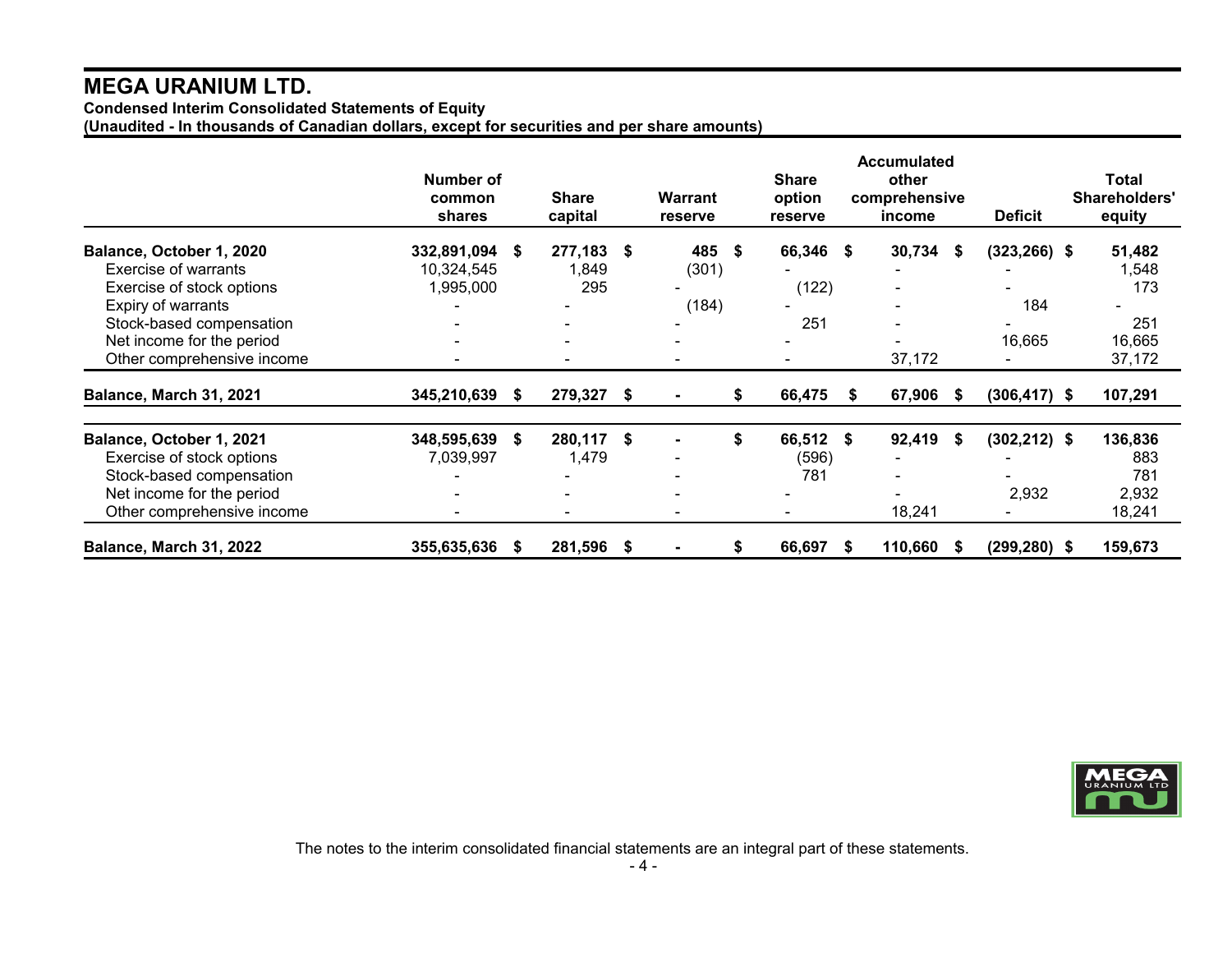#### **1. Nature of business**

Mega Uranium Ltd. ("Mega" or the "Company") was incorporated in 1990 under the laws of the Province of Ontario and its shares are publicly traded on the Toronto Stock Exchange (the "TSX") under the symbol "MGA". The Company is domiciled in the Province of Ontario, Canada and its registered office is located at 217 Queen Street West, Suite 401, Toronto, Ontario, Canada, M5V 0R2.

Mega has exploration stage mineral resource properties in Australia and Canada and investments in uranium-focused companies.

Mega is in the process of exploring its mineral properties and has not yet determined whether these properties contain reserves that are economically recoverable. The recoverability of the amounts shown for mineral properties and related expenditures is dependent upon various factors, including: the future selling price of uranium; the existence of economically recoverable reserves; the ability of the Company to obtain the necessary financing to complete exploration and development; government permitting policies and regulations; and future profitable production or proceeds from disposition of such properties.

In addition to the Company's own exploration activities, Mega participates indirectly in the uranium sector through its securities holdings in other companies, including its significant long-term investment in NexGen Energy Ltd. ("NexGen") (NXE:TSX), its equity accounted investment in Toro Energy Limited ("Toro") (TOE:ASX), and marketable securities of other uranium-focused issuers. NexGen is an exploration and development stage entity engaged in the acquisition, exploration and evaluation of uranium properties in Canada. Toro's principal activities include the development of the Wiluna Uranium Project and exploration and evaluation of its tenement holdings.

These interim consolidated financial statements ("consolidated statements") were approved by the Company's board of directors on May 13, 2022.

Commencing in March 2020 and continuing after the quarter ended March 31, 2022, the coronavirus pandemic known as "COVID19" has resulted in governments worldwide enacting emergency measures to combat the spread of the virus. These measures, which include travel bans, self-imposed quarantine periods and lockdowns, have caused material disruption to businesses globally, resulting in broad-based supply chain disruptions and economic slowdowns. Global equity markets have experienced significant volatility. Governments and central banks have reacted with significant monetary and fiscal interventions designed to stabilize economic conditions. The duration and overall impact of the COVID19 pandemic remain unknown at this time, even with the availability of effective vaccines, as does the efficacy of the government and central bank interventions. It is not possible to reliably estimate the length and severity of these developments and the impact on the consolidated financial results and condition of the Company and its operating subsidiaries in future periods.

#### **2. Basis of preparation**

#### a) Statement of compliance:

These interim consolidated statements have been prepared on a condensed basis in accordance with International Accounting Standard ("IAS") 34 - Interim Financial Reporting issued by IAS Board ("IASB") and interpretation of the International Financial Reporting Interpretations Committee using accounting policies consistent with International Financial Reporting Standards ("IFRS") and includes the accounts of Mega and its subsidiary entities.

The same significant accounting policies and methods of computation were followed in the preparation of these interim consolidated statements as were followed in the preparation and described in note 3 of the annual consolidated financial statements as at and for the year ended September 30, 2021. Accordingly, these interim consolidated statements for the three and six months ended March 31, 2022 should be read together with the annual consolidated financial statements as at and for the year ended September 30, 2021. Significant accounting estimates, judgments and assumptions used or exercised by management in the preparation of these interim consolidated statements are presented below.

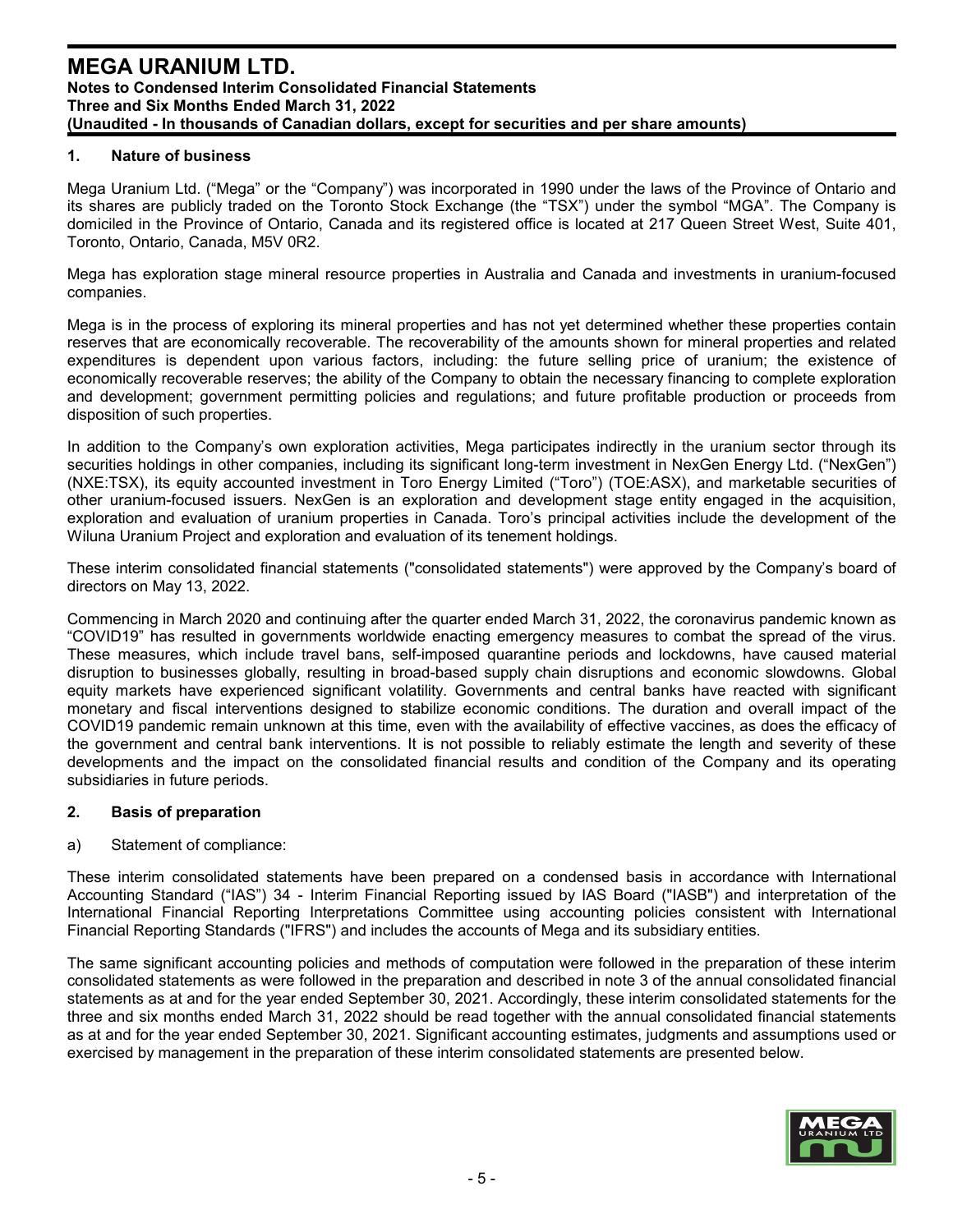### **2. Basis of preparation (continued)**

b) Basis of presentation:

These interim consolidated statements have been prepared using the historical cost convention except for some financial instruments which have been measured at fair value. All monetary references expressed in these notes are references to Canadian dollar amounts ("\$") except as otherwise noted.

c) Basis of consolidation:

These interim consolidated statements include the accounts of Mega and its wholly owned subsidiaries: Maple Resources Inc.; Uranium Mineral Ventures Inc. ("UMVI"); Mega Georgetown Pty Ltd.; Mega Hindmarsh Holdings Pty Ltd. ("Hindmarsh").; Mega Redport Holdings Pty Ltd.; Monster Copper Corporation ("Monster").; Nu Energy Uranium Corporation ("Nu Energy"); and Northern Lorena Resources Ltd. ("Lorena"). The Company has additional indirect subsidiaries that are wholly owned by its subsidiaries.

Subsidiaries are consolidated from the date of acquisition, being the date on which the Company obtains control, and continues to be consolidated until the date that such control ceases. Control is achieved when an investor has power over an investee to direct its activities, exposure to variable returns from an investee, and the ability to use the power to affect the investor's returns.

All inter-company transactions and balances have been eliminated upon consolidation.

d) Critical accounting judgments, estimates and assumptions:

The preparation of the interim consolidated statements in conformity with IFRS requires management to make judgments, estimates and assumptions that affect the reported amounts of income, expenses, assets, liabilities, and contingent liabilities and the accompanying note disclosures at the date of the interim consolidated statements. Estimates and assumptions are continuously evaluated and are based on management's experience and other factors, including expectations of future events that are believed to be reasonable under the circumstances.

However, actual outcomes may differ from these estimates. The information about significant judgments, estimates and assumptions that have the most significant effect on the recognition and measurement of assets, liabilities, income and expenses are discussed below:

### **Judgments**

(i) Determination of functional currency:

IAS 21, "The Effects of Changes in Foreign Exchange Rates" ("IAS 21"), defines the functional currency as the currency of the primary economic environment in which an entity operates. The determination of functional currency, which is performed on an entity by entity basis, is based on various judgmental factors outlined in IAS 21. Based on an assessment of the factors in IAS 21, primarily those that influence labour, material and other costs of goods or services received by the Company's subsidiaries, management determined that the functional currency for the parent is the Canadian dollar and the functional currency for the Company's subsidiaries in Australia is the Australian dollar.

(ii) Significant influence:

Management determines its ability to exercise significant influence over an investment in shares of other companies by looking at its percentage interest and other qualitative factors including but not limited to its voting rights, representation on the board of directors, participation in policy-making processes, material transactions between the Company and the associate, managerial personnel in common, provision of essential technical information and operating involvement.

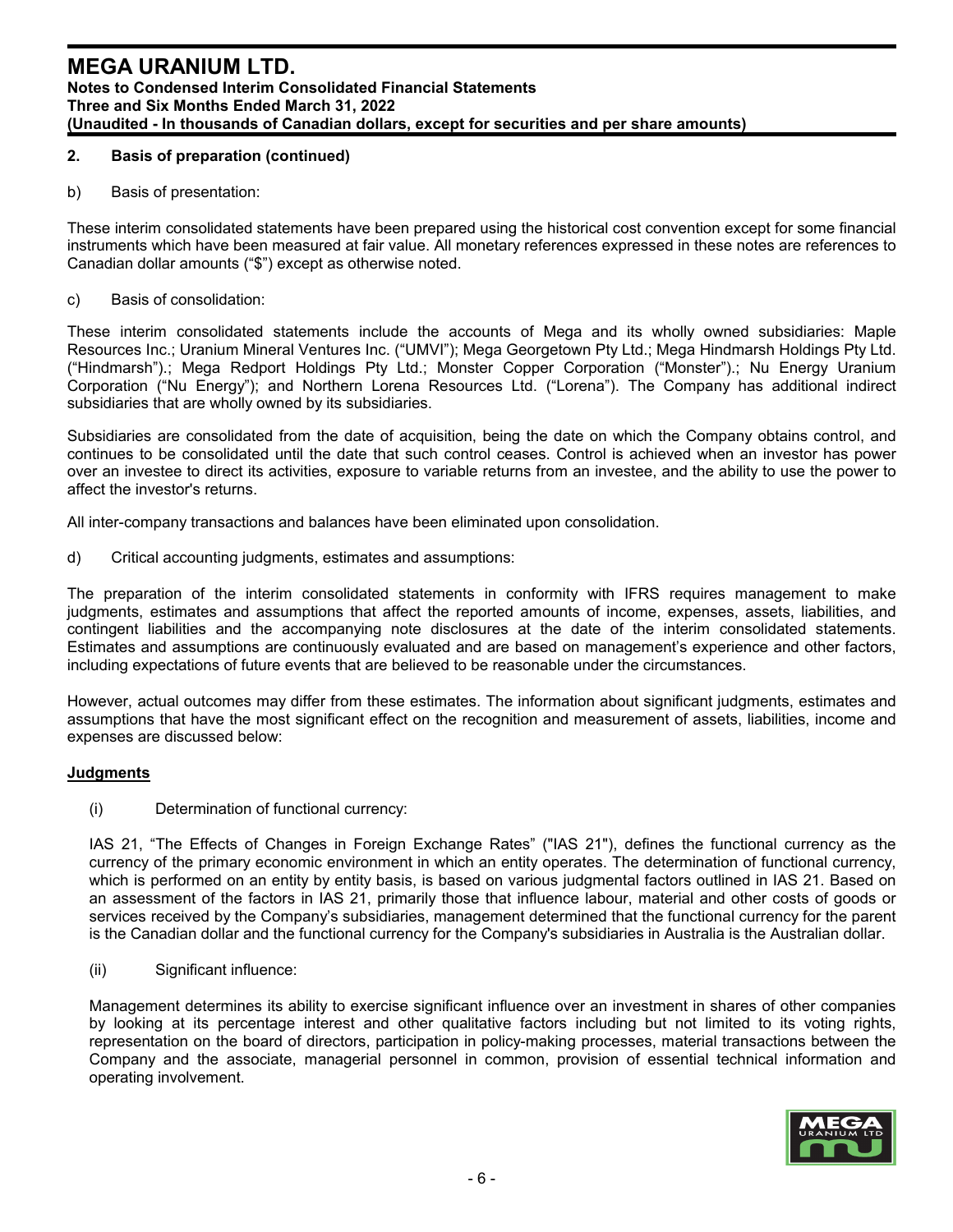#### **2. Basis of preparation (continued)**

d) Critical accounting judgments, estimates and assumptions: (continued)

#### **Judgments (continued)**

(iii) Impairment of equity investment:

At the end of each financial reporting period, the Company's management assesses whether there are indications of impairment of the Company's equity investment in Toro. The evaluation of external and internal sources of information to determine whether there is an indicator of impairment or, in particular, an impairment reversal involves significant management judgement, including in the case of a potential impairment reversal an assessment of whether there has been a sustained improvement in the service potential of the investment. To the extent that there is such an indicator, the recoverable amount of the Company's equity investment in Toro is estimated based on the applicable publicly available closing share price. The amount of any impairment reversal is limited to the difference between the current carrying amount and the amount that would have been the carrying amount had the earlier impairment not been recognized.

#### **Estimates**

(i) Share-based payments:

The Company uses the Black-Scholes option pricing model to calculate stock-based compensation expense. The Black-Scholes model requires six key inputs to determine a value for an option: risk-free interest rate, exercise price, market price at date of issue, expected dividend yield, expected life and expected volatility. Certain inputs are estimates, which involve considerable judgment and are, or could be, affected by significant factors that are out of the Company's control.

(ii) Deferred tax assets and liabilities:

Deferred tax assets and liabilities are recognized for the future tax consequences attributable to differences between the financial statement carrying amounts of existing assets and liabilities and their respective tax bases. The Company computes deferred tax assets and liabilities in respect of taxes that are based on taxable profit. Taxable profit is understood to be a net, rather than gross, taxable amount that gives effect to both revenues and expenses. Taxable profit will often differ from accounting profit and management may need to exercise judgment to determine whether some taxes are income taxes (subject to deferred tax accounting) or operating expenses.

Deferred tax assets and liabilities are measured using enacted or substantively enacted tax rates expected to apply when the differences are expected to be recovered or settled. The determination of the ability of the Company to utilize tax loss carry forwards to offset deferred tax liabilities requires management to exercise judgment and make certain assumptions about the future performance of the Company. Management is required to assess whether it is "probable" that the Company will benefit from these prior losses and other deferred tax assets. Changes in economic conditions, commodity prices and other factors could result in revisions to the estimates of the benefits to be realized or the timing of utilizing the losses.

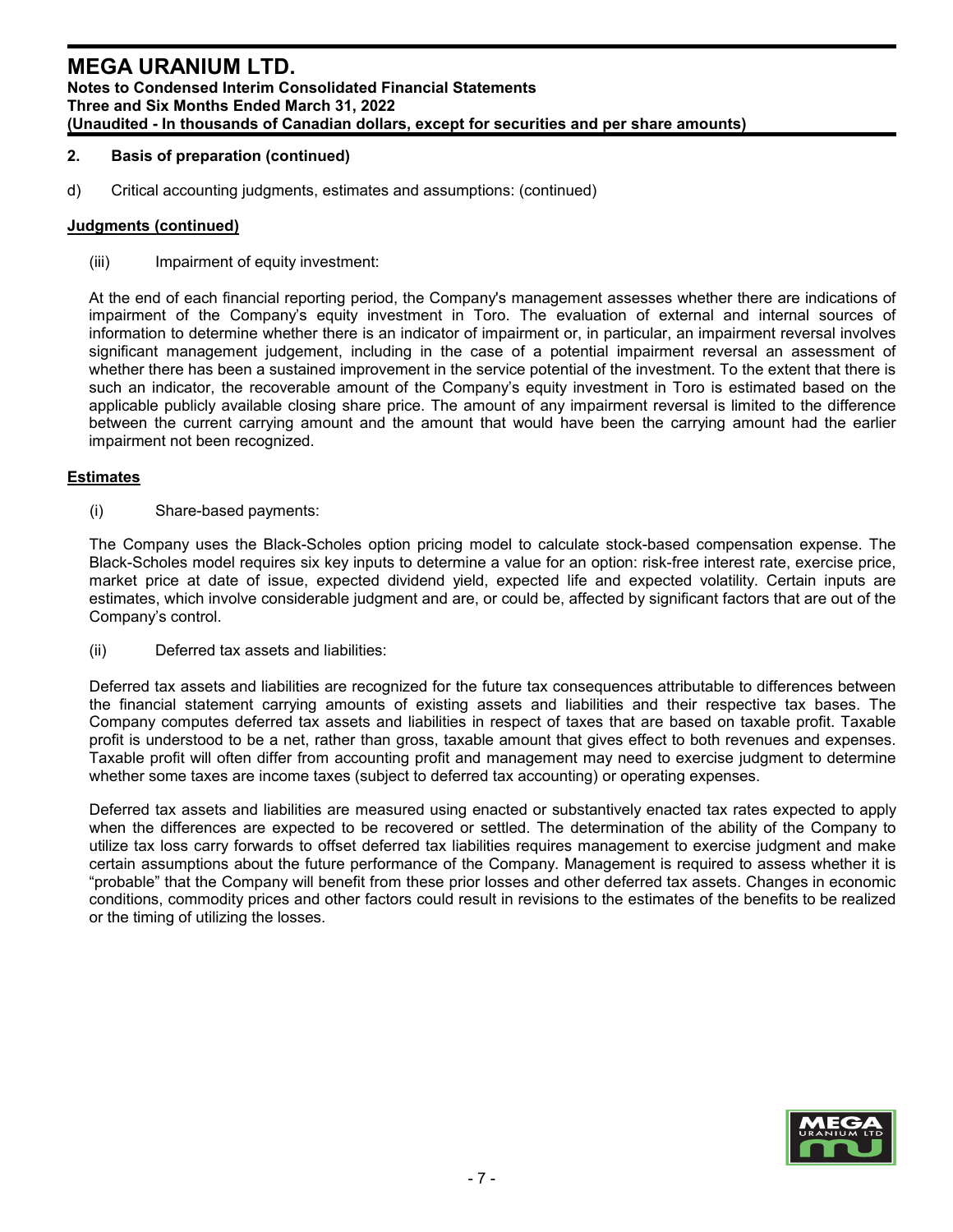#### **Notes to Condensed Interim Consolidated Financial Statements Three and Six Months Ended March 31, 2022 (Unaudited - In thousands of Canadian dollars, except for securities and per share amounts)**

#### **3. Cash and cash equivalents**

|                             |   | As at<br>March 31,<br>2022 | As at<br>September 30,<br>2021 |
|-----------------------------|---|----------------------------|--------------------------------|
| Cash                        | S | 452                        | 1,271                          |
| Short-term deposits in bank |   | 10                         | 10                             |
| Cash and cash equivalents   |   | 462                        | 1,281                          |

#### **4. Receivables and prepaid expenses**

|                                                                 | As at<br>March 31,<br>2022 |   | As at<br>September 30,<br>2021 |
|-----------------------------------------------------------------|----------------------------|---|--------------------------------|
| Sundry receivables<br>Sales tax receivables<br>Prepaid expenses | \$<br>137<br>126<br>65     | S | 183<br>71<br>53                |
|                                                                 | 328                        | S | 307                            |

As at March 31, 2022, no receivables are past due.

#### **5. Marketable securities**

Marketable securities consist of equity investments in junior or small cap mining companies for the following periods indicated:

|                           | As at<br>March 31,<br>2022 |   | As at<br>September 30,<br>2021 |
|---------------------------|----------------------------|---|--------------------------------|
| Investments at fair value | 20,984                     |   | 18.177                         |
| Cost                      | 11,621                     | Ψ | 7,080                          |

The Company has classified its investments in marketable securities as financial assets at fair value through profit and loss ("FVTPL") and unrealized gains and losses or changes in fair value are recorded FVTPL.

#### **6. Restricted cash**

As at March 31, 2022, the Company pledged AUD\$350 (CAD\$328) (September 30, 2021 – CAD\$321) of cash held in a Guaranteed Investment Certificate ("GIC") as collateral for a letter of guarantee issued to the State of Queensland, Australia, related to the mining leases for the Ben Lomond Property. The letter of guarantee is automatically renewable annually for an indefinite period of time and, accordingly, the pledged GIC is expected to continue to be renewed annually.

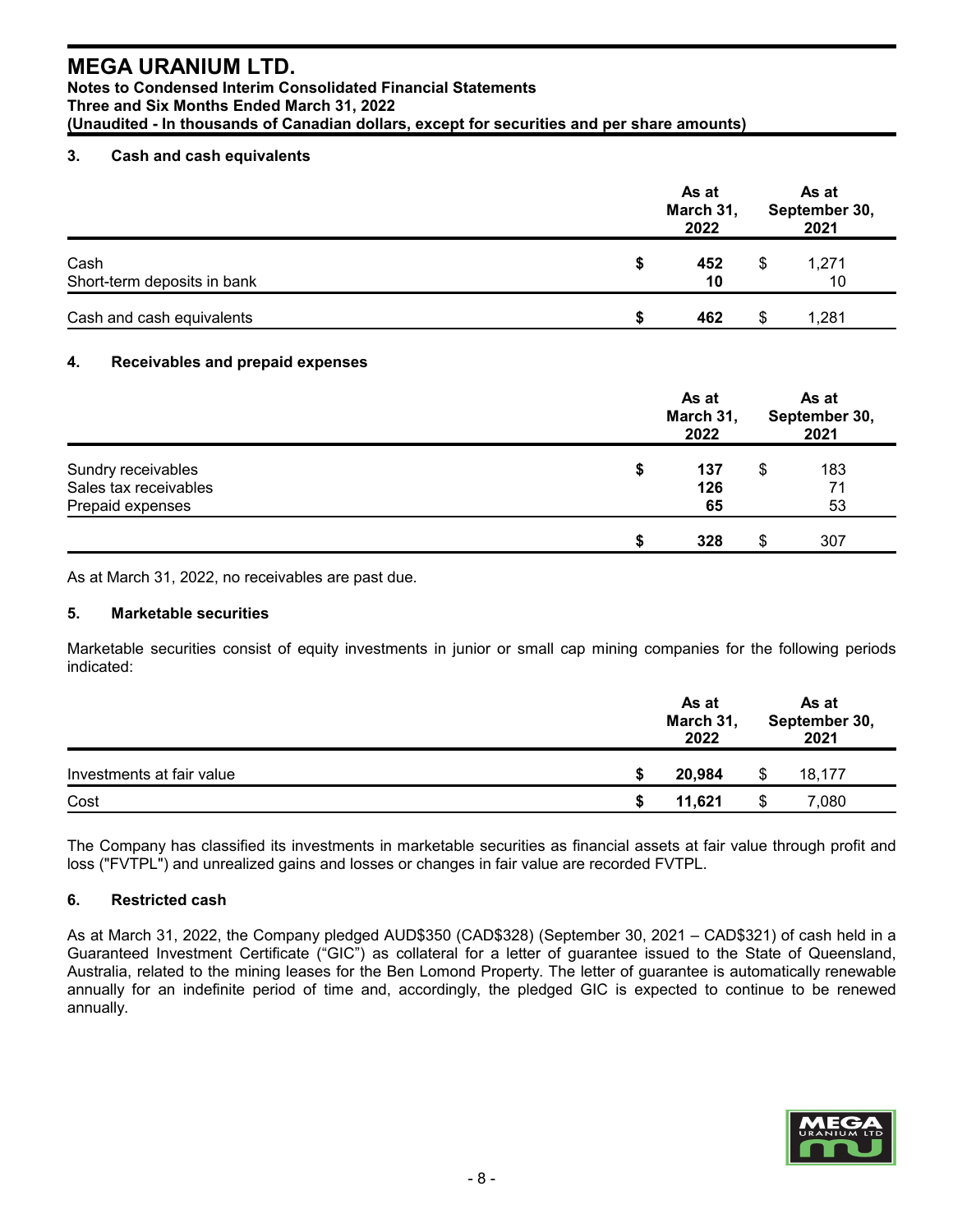#### **7. Equity investment**

An associate is an entity over which the Company has significant influence, and is not a subsidiary or joint venture. Significant influence is presumed to exist when the Company has the power to be actively involved and influential in financial and operating policy decisions of the associate.

The Company accounts for its investment in an associate using the equity method. Under the equity method, the Company's investment in an associate is initially recognized at cost and subsequently increased or decreased to recognize the Company's share of profit and loss of the associate and for impairment losses after the initial recognition date. The Company's share of comprehensive earnings or losses of associates are recognized in comprehensive loss during the period. Distributions received from an associate are accounted for as a reduction in the carrying amount of the Company's investment.

The Company is considered to have significant influence over Toro due to the percentage of its equity interest in Toro and its representation on Toro's board of directors.

During the year ended September 30, 2021, Mega acquired an additional 65,217,391 shares of Toro through its participation in a private placement, which increased Mega's total holdings in Toro to 460,312,778 shares but diluted its ownership from 14.53% to 11.81% and resulted in a dilution loss of \$291.

The following is a summary of the Company's investment in Toro:

|                                                         | TUIU        |  |
|---------------------------------------------------------|-------------|--|
| Investment as at September 30, 2020                     | \$<br>1,436 |  |
| Additional investment                                   | 1,408       |  |
| Mega's share of loss                                    | (843)       |  |
| Loss on deemed disposition of equity investment in Toro | (291)       |  |
| Investment as at September 30, 2021                     | 1,710       |  |
| Mega's share of the loss                                | (109)       |  |
| Investment as at March 31, 2022                         | 1.601<br>S  |  |

The fair value of the equity investment in Toro is \$9,483 as at March 31, 2022 (September 30, 2021 - \$12,230) based on the applicable closing share price. Such fair value is categorized as level 1 within the fair value hierarchy.

As at September 30, 2021 and March 31, 2022, the Company determined that there were no indicators of impairment or impairment reversal on the equity investment in Toro.



**Toro**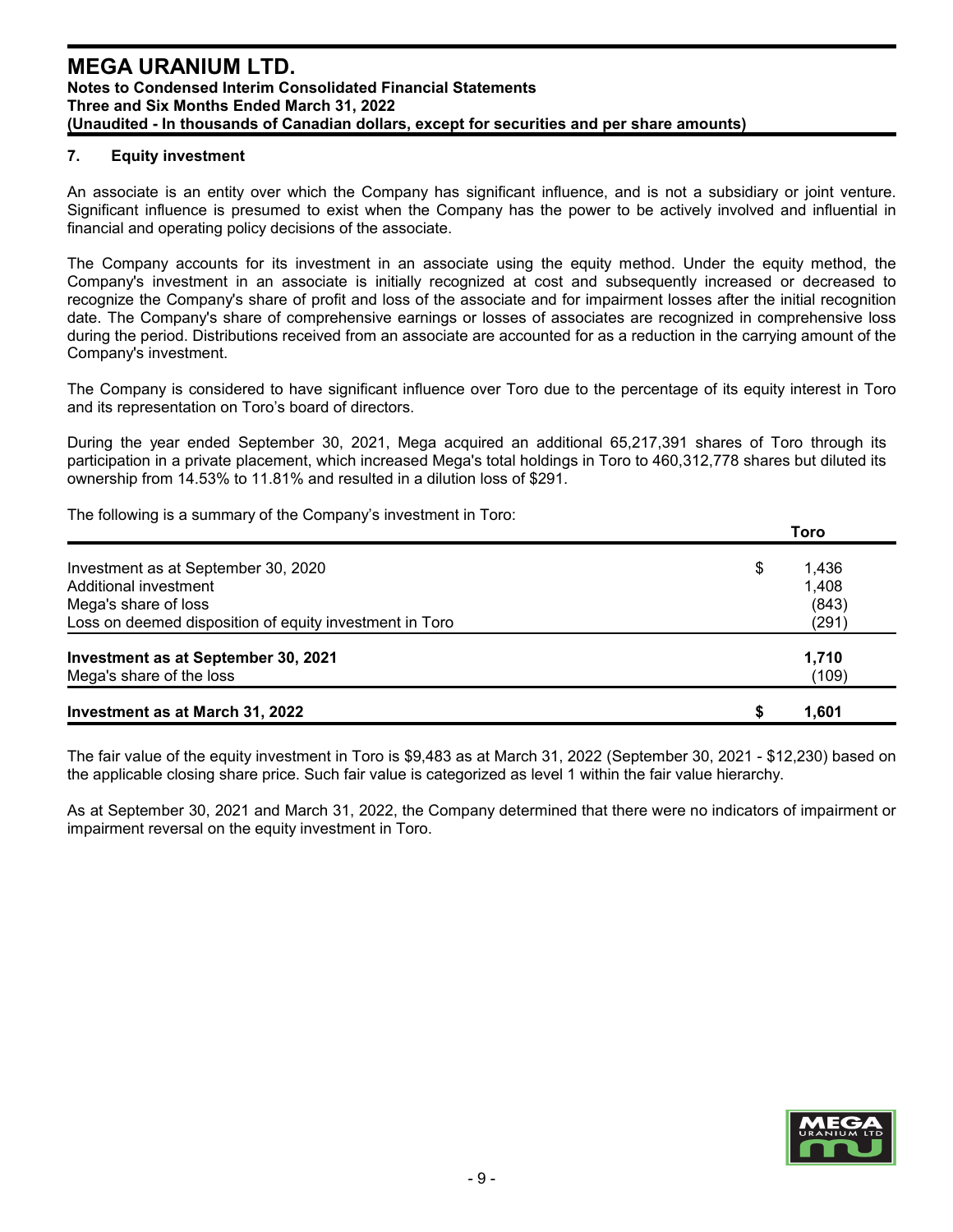### **8. Long-term investment**

Mega holds 19,476,265 shares of NexGen as at March 31, 2022 (September 30, 2021 - 19,476,265). The change in the investment in NexGen is detailed as follows:

|                                                                                              | <b>Six Months</b><br><b>Ended March 31,</b><br>2022 | <b>Year Ended</b><br>September 30,<br>2021 |
|----------------------------------------------------------------------------------------------|-----------------------------------------------------|--------------------------------------------|
| Opening balance<br>Unrealized gain for the period end recorded in other comprehensive income | 116,079<br>21,034                                   | 44,990<br>71,089                           |
| Closing balance                                                                              | 137.113                                             | 116.079                                    |

### **9. Right-of-use assets**

|                                              | <b>Six Months</b><br>Ended March 31, September 30,<br>2022 |   |             |  |  |
|----------------------------------------------|------------------------------------------------------------|---|-------------|--|--|
| Balance, beginning of period<br>Depreciation | 108<br>(27)                                                | S | 192<br>(84) |  |  |
| Balance, end of period                       | 81                                                         | S | 108         |  |  |

Rights-of-use asset is depreciated over a four-year term. Refer to note 11 for further details.

## **10. Amounts payable and other liabilities**

|                                  |   | As at<br>March 31,<br>2022 | As at<br>September 30,<br>2021 |       |  |
|----------------------------------|---|----------------------------|--------------------------------|-------|--|
| Trade payables                   | S | 43                         | \$                             | 59    |  |
| Due to related parties (note 12) |   | 1,087                      |                                | 921   |  |
| <b>Accrued liabilities</b>       |   | 54                         |                                | 70    |  |
|                                  |   | 1.184                      | S                              | 1,050 |  |

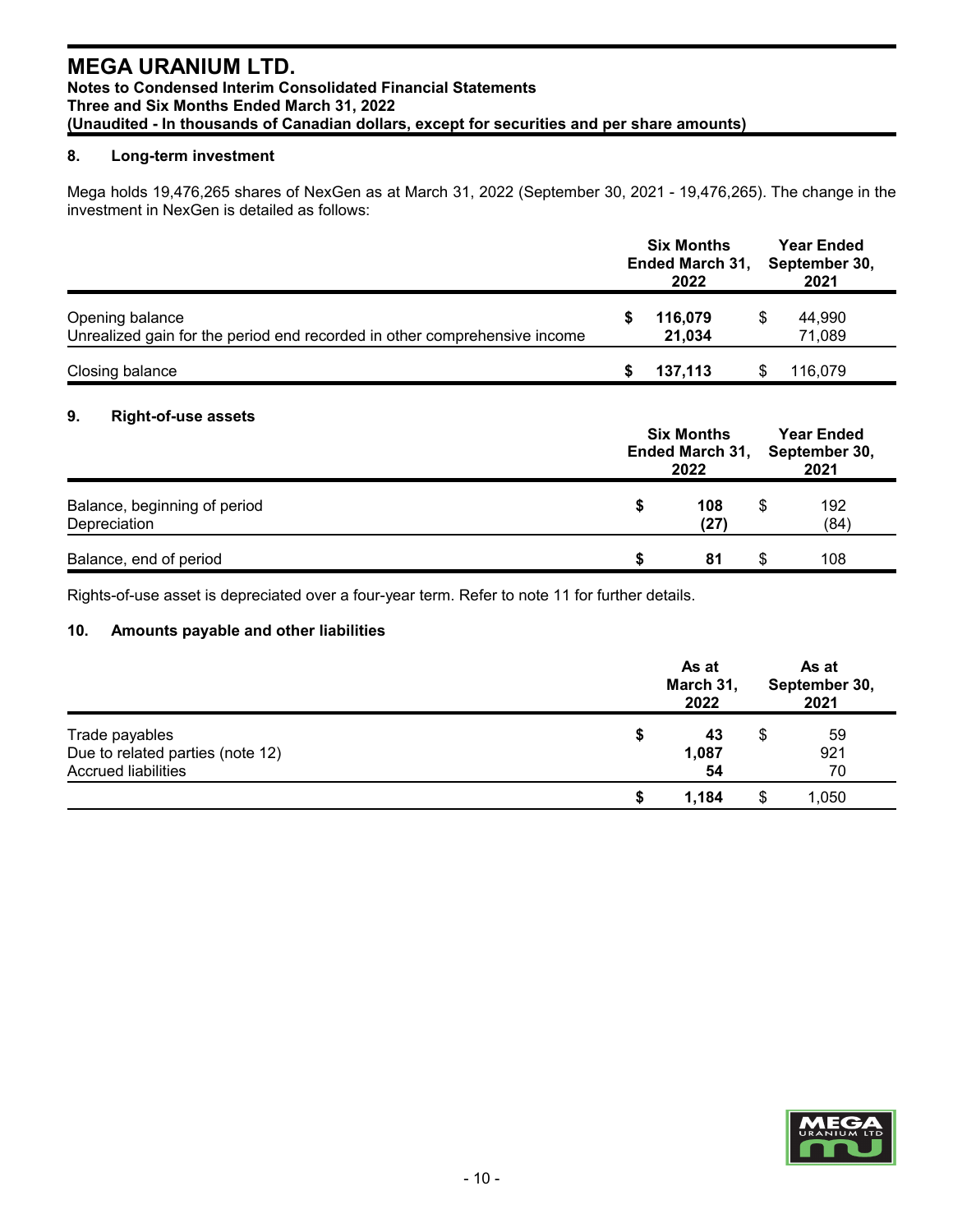#### **11. Lease liabilities**

The Company has recorded the current office lease as a right-of-use asset (note 9) and lease liability in the consolidated statements of financial position as at March 31, 2022. At the commencement date of the lease, the lease liability was measured at the present value of the lease payments that were not paid at that date. The lease payments are discounted using an interest rate of 10%, which is the lease specific incremental borrowing rate.

The continuity of the lease liabilities is presented in the table below:

|                                                                    | <b>Six Months</b><br><b>Ended March 31,</b><br>September 30,<br>2022 |  |                   |  |
|--------------------------------------------------------------------|----------------------------------------------------------------------|--|-------------------|--|
| Balance, beginning of period<br>Interest expense<br>Lease payments | 119<br>6<br>(33)                                                     |  | 200<br>16<br>(97) |  |
| Balance, end of period                                             | 92                                                                   |  | 119               |  |

The lease liabilities are classified as follows:

|                                | As at<br>March 31,<br>2022 |   | As at<br>September 30,<br>2021 |
|--------------------------------|----------------------------|---|--------------------------------|
| Current portion                | 60                         | S | 56                             |
| Non-current portion            | 32                         |   | 63                             |
| <b>Total lease liabilities</b> | 92                         | S | 119                            |

### **Maturity analysis - contractual undiscounted cash flows**

| <b>As at March 31, 2022</b>             |          |
|-----------------------------------------|----------|
| Less than one year<br>One to five years | 66<br>33 |
| Total undiscounted lease obligations    | 99       |

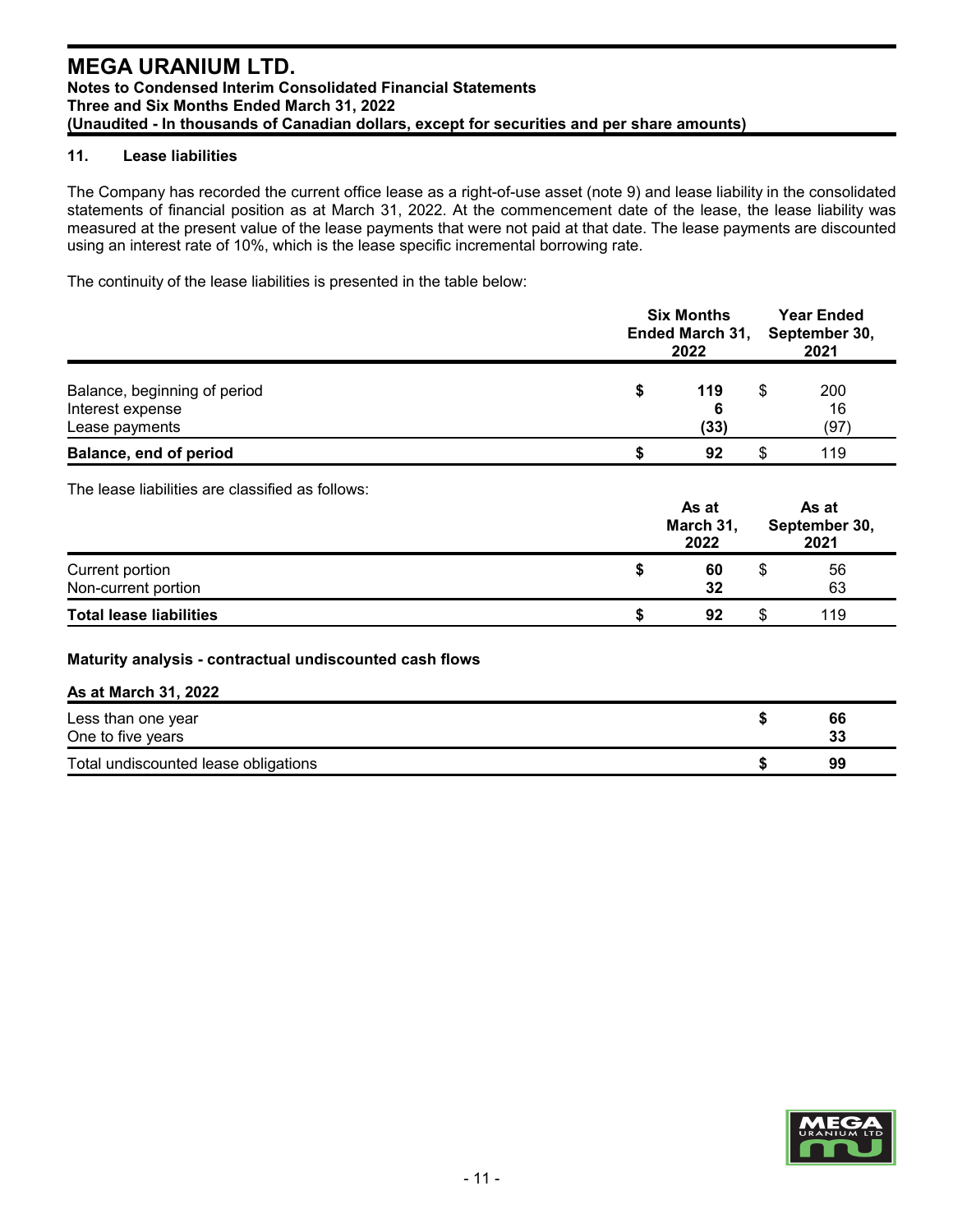#### **12. Related party transactions**

All transactions with related parties have occurred in the normal course of operations and are recorded at the exchange amount, which is the amount of consideration established and agreed to by the related parties. Related party transactions were as follows for the three and six months ended March 31, 2022 and 2021.

|                                       |                        |        | <b>Three Months Ended</b><br>March 31, |     |      |  |
|---------------------------------------|------------------------|--------|----------------------------------------|-----|------|--|
| Type of service                       | Nature of relationship |        | 2022                                   |     | 2021 |  |
| Short-term compensation benefits (a)  | <b>Directors</b>       |        | 93                                     | \$  | 40   |  |
| Short-term compensation benefits (b)  | <b>Officers</b>        |        | 153                                    | \$  | 138  |  |
| Stock-based compensation benefits (c) | Directors and officers |        | 523                                    |     | 98   |  |
| Administrative services (d)           | <b>Officers</b>        | 6<br>6 |                                        |     |      |  |
|                                       |                        |        | <b>Six Months Ended</b><br>March 31,   |     |      |  |
| <b>Type of service</b>                | Nature of relationship |        | 2022                                   |     | 2021 |  |
| Short-term compensation benefits (a)  | <b>Directors</b>       |        | 132                                    | S   | 79   |  |
| Short-term compensation benefits (b)  | Officers               |        | 600                                    | \$. | 447  |  |

(a) Represents the portion of annual retainers for board and committee service paid to all of the directors during the period.

Stock-based compensation benefits (c) Directors and officers **\$ 678** \$ 224 Administrative services (d) Officers **\$ 12** \$ 12

(b) Represents fees paid as compensation to the Company's Chief Executive Officer, Executive Vice President-Australia and Chief Financial Officer for services rendered in their executive capacities.

- $(c)$  Reflects costs associated with stock options granted as part of executive and director compensation.
- (d) Represents accounting services provided to the Company by Marrelli Support Services Inc., a corporation controlled by Mega's Chief Financial Officer, pursuant to an ongoing contractual arrangement.

During three and six months ended March 31, 2022, the Company provided office space and other occupancy services to Toro and earned \$nil and \$94, respectively (three and six months ended March 31, 2021 - \$19 and \$63, respectively) of income from Toro.

Included in amounts payable and other liabilities are fees owing to officers and directors of \$1,087 as at March 31, 2022 (September 30, 2021 - \$921).

During the six months ended March 31, 2022, officers and directors of Mega exercised 6,290,000 stock options.

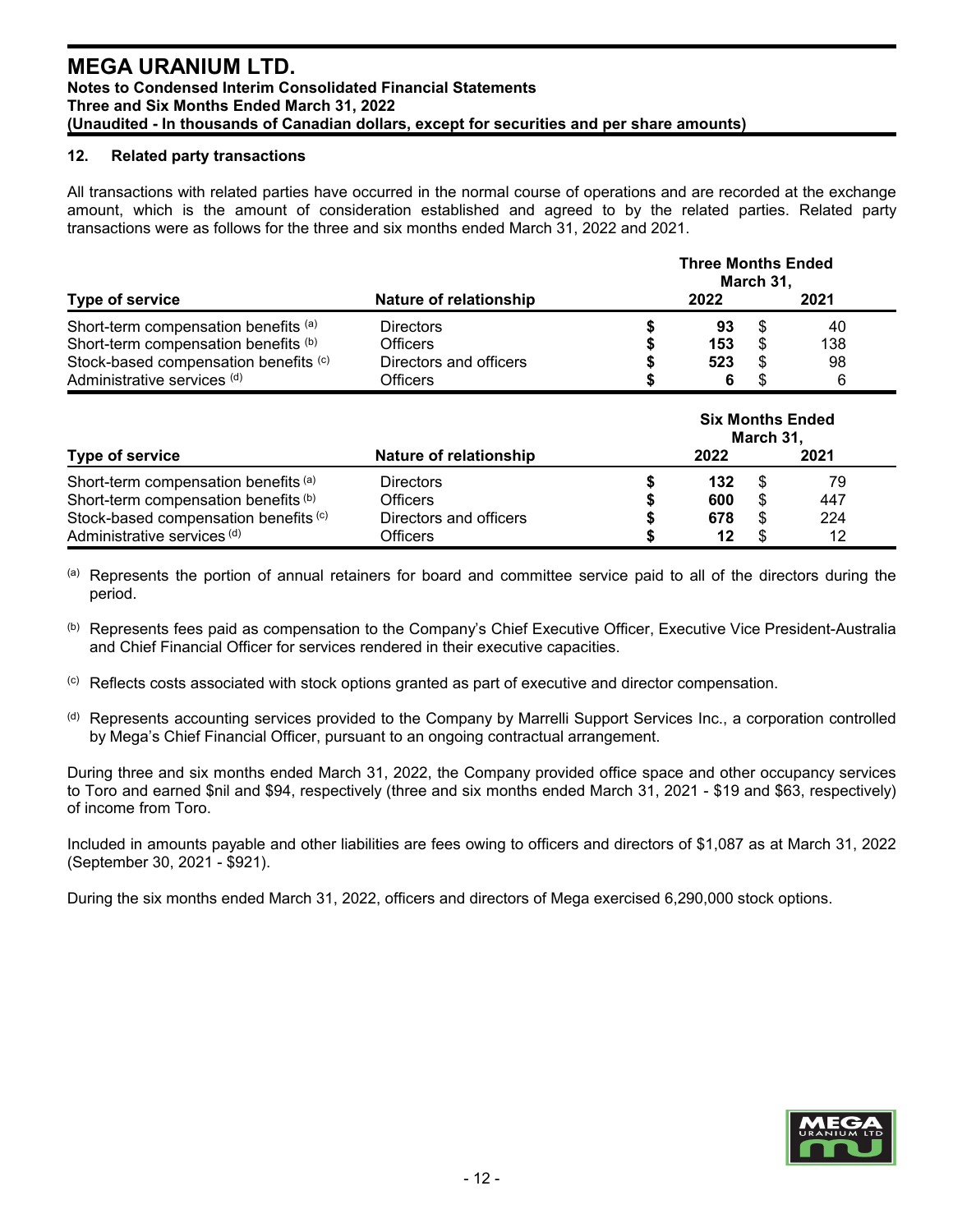## **13. Share capital**

a) Authorized share capital

At March 31, 2022, the authorized share capital consisted of an unlimited number of common shares.

The common shares do not have a par value. All issued shares are fully paid.

#### b) Common shares issued

At March 31, 2022, the issued share capital amounted to \$281,596. The changes in issued share capital for the periods were as follows:

|                                                                                  | Number of<br>common<br>shares<br>Amount |    |                         |  |  |  |  |
|----------------------------------------------------------------------------------|-----------------------------------------|----|-------------------------|--|--|--|--|
| Balance, September 30, 2020<br>Exercise of warrants<br>Exercise of stock options | 332,891,094<br>10,324,545<br>1,995,000  | S  | 277,183<br>1,849<br>295 |  |  |  |  |
| <b>Balance, March 31, 2021</b>                                                   | 345,210,639                             | \$ | 279,327                 |  |  |  |  |
| Balance, September 30, 2021<br>Exercise of stock options                         | 348,595,639<br>7,039,997                | S. | 280,117<br>1,479        |  |  |  |  |
| Balance, March 31, 2022                                                          | 355,635,636                             | \$ | 281,596                 |  |  |  |  |

#### **14. Warrants**

|                                                     | Number of<br>warrants                         | <b>Grant date</b><br>fair value |                       |  |
|-----------------------------------------------------|-----------------------------------------------|---------------------------------|-----------------------|--|
| Balance, September 30, 2020<br>Exercised<br>Expired | 16,473,636<br>(10, 324, 545)<br>(6, 149, 091) | S                               | 485<br>(301)<br>(184) |  |
| Balance, March 31, 2021                             |                                               |                                 |                       |  |
| Balance, September 30, 2021 and March 31, 2022      |                                               |                                 |                       |  |

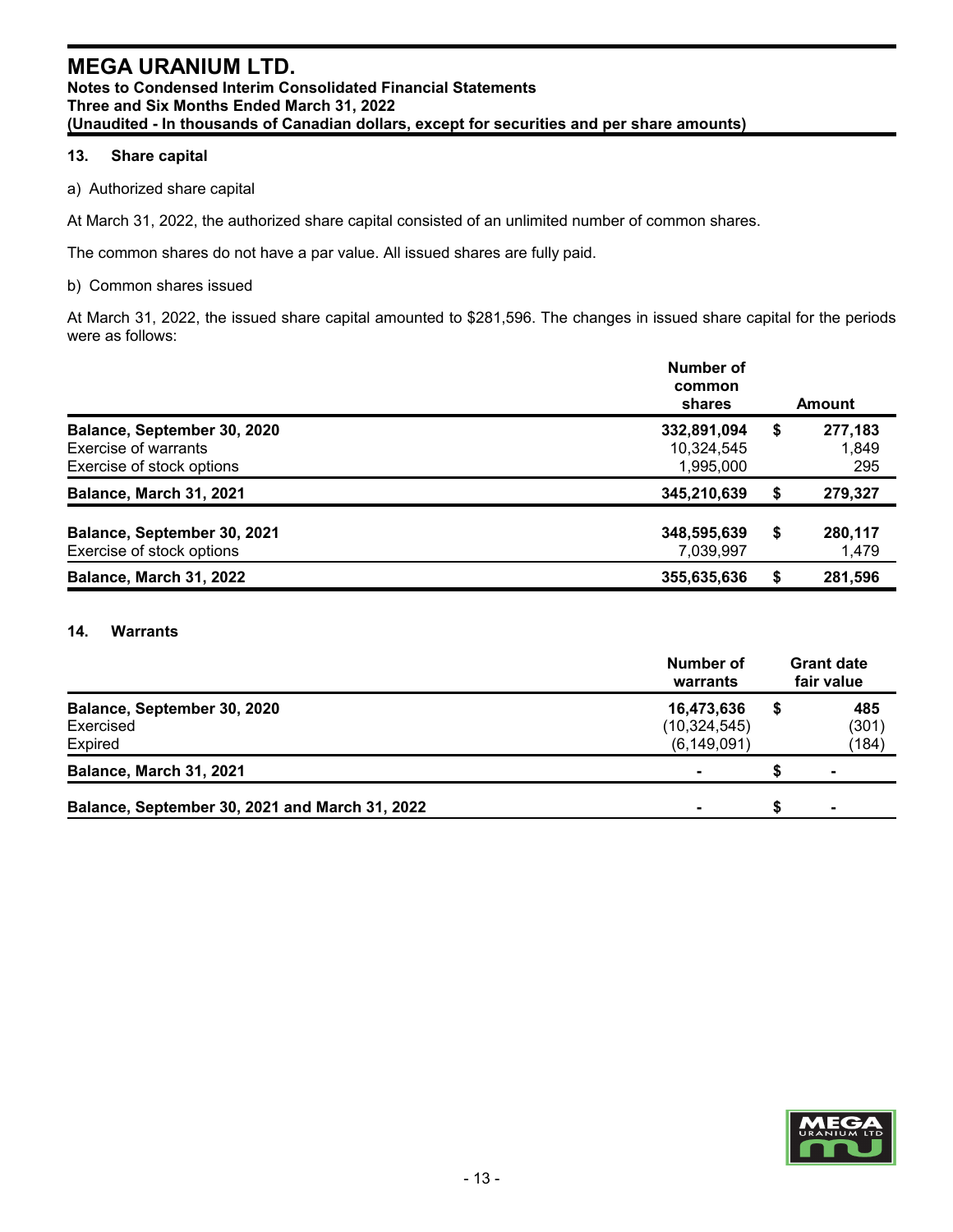#### **15. Stock options**

The Company grants options to directors, officers, employees and consultants under its 2007 Stock Option Plan. Under the plan, the Company is authorized to issue up to the number of common shares of Mega equal to 10% of the number of common shares outstanding from time to time. The term of an option granted under the plan may not exceed 10 years.

Each of the stock options granted and currently outstanding vest in three-month intervals over an 18-month period from the date of grant and have various terms.

The following table reflects the continuity of stock options for the periods ended March 31, 2022 and 2021:

|                                                               | Number of<br>stock options             | <b>Weighted average</b><br>exercise price (\$) |
|---------------------------------------------------------------|----------------------------------------|------------------------------------------------|
| Balance, September 30, 2020<br>Granted (i)<br>Exercised       | 33,185,000<br>1,675,000<br>(1,995,000) | 0.13<br>0.195<br>0.09                          |
| Balance, March 31, 2021                                       | 32,865,000                             | 0.13                                           |
| Exercisable, March 31, 2021                                   | 26,931,666                             | 0.13                                           |
| Balance, September 30, 2021<br>Granted (ii)(iii)<br>Exercised | 32,830,000<br>9,300,000<br>(7,039,997) | 0.15<br>0.27<br>0.13                           |
| Balance, March 31, 2022                                       | 35,090,003                             | 0.18                                           |
| Exercisable, March 31, 2022                                   | 23,277,500                             | 0.14                                           |

(i) On March 1, 2021, the Company granted 1,675,000 stock options to employees, directors, officers and consultants of the Company at an exercise price of \$0.195 per share. These stock options vest in three-month intervals over an 18 month period from the date of grant and have a term of five years. The fair value of these options at the date of grant of \$0.111 was estimated using the Black-Scholes valuation model with the following assumptions: a 3.7 year expected life; a 81% expected volatility based on historical trends; risk free interest rate of 0.50%; share price at the date of grant of \$0.195; and an expected dividend yield of 0%. The grant date fair value assigned to these options was \$185.

(ii) On January 2, 2022, the Company granted 7,625,000 stock options to employees, directors, officers and consultants of the Company at an exercise price of \$0.255 per share. These stock options vest in three-month intervals over an 18 month period from the date of grant and have a term of five years. The fair value of these options at the date of grant of \$0.146 was estimated using the Black-Scholes valuation model with the following assumptions: a 3.7 year expected life; a 81% expected volatility based on historical trends; risk free interest rate of 1.1%; share price at the date of grant of \$0.255; and an expected dividend yield of 0%. The grant date fair value assigned to these options was \$1,113.

(iii) On March 1, 2022, the Company granted 1,675,000 stock options to employees, directors, officers and consultants of the Company at an exercise price of \$0.35 per share. These stock options vest in three-month intervals over an 18 month period from the date of grant and have a term of five years. The fair value of these options at the date of grant of \$0.203 was estimated using the Black-Scholes valuation model with the following assumptions: a 3.7 year expected life; a 82% expected volatility based on historical trends; risk free interest rate of 1.42%; share price at the date of grant of \$0.35; and an expected dividend yield of 0%. The grant date fair value assigned to these options was \$340.

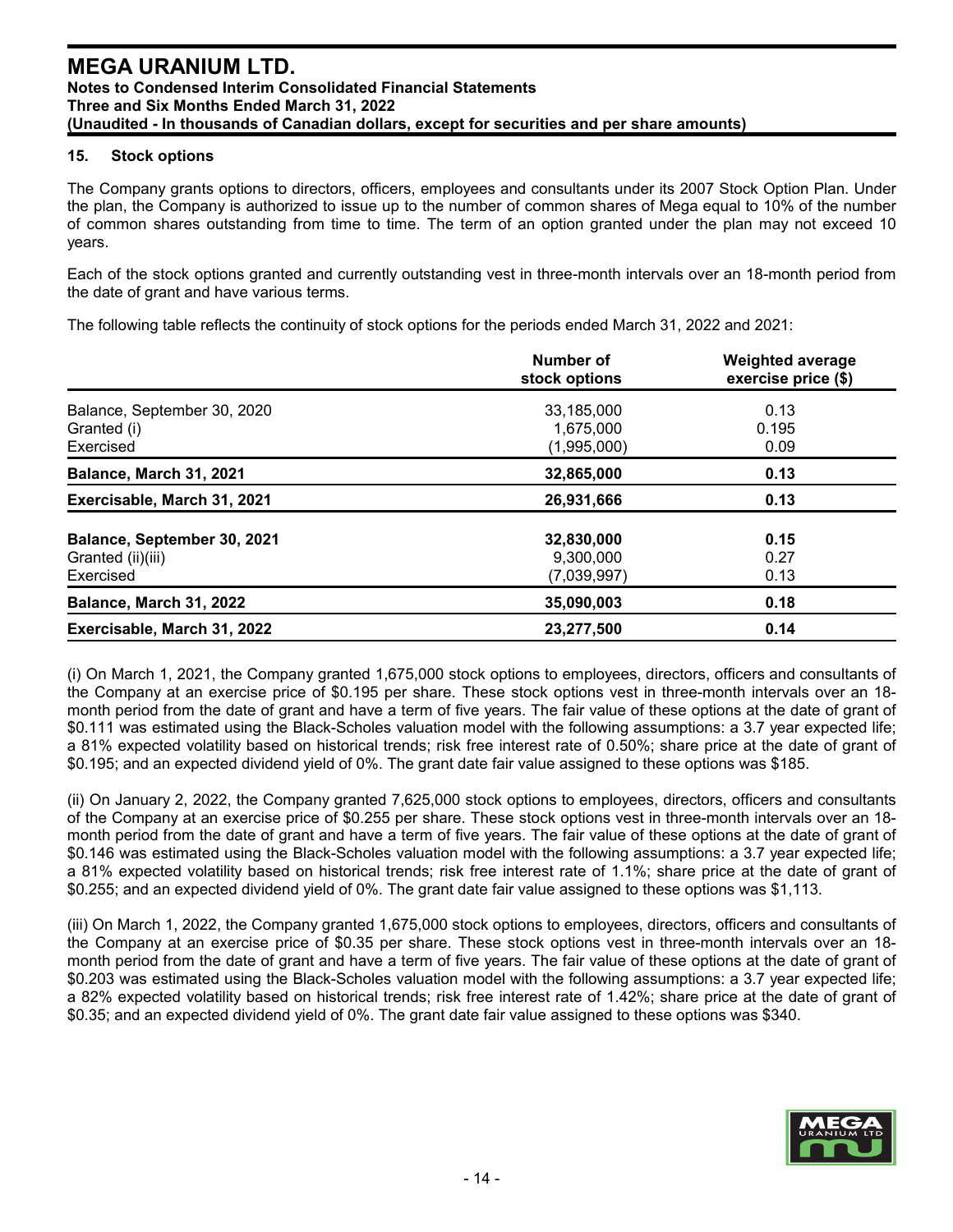## **15. Stock options (continued)**

The following table summarizes information about stock options outstanding and exercisable as at March 31, 2022:

|                    |                              | <b>Weighted average</b>                  |                                     | Number of                          |                                  |  |  |
|--------------------|------------------------------|------------------------------------------|-------------------------------------|------------------------------------|----------------------------------|--|--|
| <b>Expiry date</b> | <b>Exercise</b><br>price(\$) | remaining<br>contractual<br>life (years) | Number of<br>options<br>outstanding | options<br>vested<br>(exercisable) | Number of<br>options<br>unvested |  |  |
| May 31, 2022       | 0.175                        | 0.17                                     | 1,650,000                           | 1,650,000                          | -                                |  |  |
| August 31, 2022    | 0.200                        | 0.42                                     | 1,650,000                           | 1,650,000                          |                                  |  |  |
| December 31, 2022  | 0.210                        | 0.75                                     | 1,650,000                           | 1,650,000                          | ۰                                |  |  |
| May 31, 2023       | 0.140                        | 1.17                                     | 1,650,000                           | 1,650,000                          | Ξ.                               |  |  |
| September 4, 2023  | 0.125                        | 1.43                                     | 1,650,000                           | 1,650,000                          | $\overline{\phantom{0}}$         |  |  |
| January 1, 2024    | 0.120                        | 1.76                                     | 1,650,000                           | 1,650,000                          |                                  |  |  |
| February 28, 2024  | 0.105                        | 1.92                                     | 1,650,000                           | 1,650,000                          |                                  |  |  |
| June 2, 2024       | 0.100                        | 2.18                                     | 1,170,000                           | 1,170,000                          |                                  |  |  |
| May 31, 2025       | 0.100                        | 3.17                                     | 6,907,500                           | 6,907,500                          | ٠                                |  |  |
| August 31, 2025    | 0.140                        | 3.42                                     | 1,175,000                           | 1,175,000                          |                                  |  |  |
| February 28, 2026  | 0.195                        | 3.92                                     | 1,658,334                           | 1,100,000                          | 558,334                          |  |  |
| May 31, 2026       | 0.265                        | 4.17                                     | 1,662,501                           | 825,000                            | 837,501                          |  |  |
| August 31, 2026    | 0.260                        | 4.42                                     | 1,666,668                           | 550,000                            | 1,116,668                        |  |  |
| January 1, 2027    | 0.255                        | 4.76                                     | 7,625,000                           |                                    | 7,625,000                        |  |  |
| February 28, 2027  | 0.350                        | 4.92                                     | 1,675,000                           |                                    | 1,675,000                        |  |  |
|                    |                              | 3.03                                     | 35,090,003                          | 23,277,500                         | 11,812,503                       |  |  |

These stock options are expensed over the option's vesting periods in the consolidated statements of loss and comprehensive income and credited to share option reserve.

For the three and six months ended March 31, 2022, included in the interim consolidated statements of income and comprehensive income was stock-based compensation expense of \$537 and \$700, respectively (three and six months ended March 31, 2021 - \$101 and \$230, respectively) relating to the fair value of stock options granted and \$60 and \$81, respectively (three and six months ended March 31, 2021 - \$10 and \$21, respectively) was expensed as exploration and evaluation.

### **16. General and administrative expenses**

The following table summarizes the general and administrative expenses incurred by the Company:

|                                            | 2022        | <b>Three Months Ended</b><br>March 31,<br>2021 |     |   | <b>Six Months Ended</b><br>March 31,<br>2022<br>2021 |       |  |
|--------------------------------------------|-------------|------------------------------------------------|-----|---|------------------------------------------------------|-------|--|
| Professional fees                          | 27          | S                                              | 16  | S | $52 \quad$                                           | 25    |  |
| Consulting and directors' fees             | \$<br>261   |                                                | 164 |   | 786                                                  | 534   |  |
| Shareholder relations and communications   |             |                                                |     |   | 8                                                    |       |  |
| Transfer agent and filing fees             | 74          |                                                | 58  |   | 107                                                  | 84    |  |
| Travel and promotion                       | 48          |                                                | 9   |   | 61                                                   | 10    |  |
| Salaries and office administration         | 175         |                                                | 161 |   | 451                                                  | 327   |  |
| Stock-based compensation                   | 537         |                                                | 101 |   | 700                                                  | 230   |  |
| Amortization                               | 14          |                                                | 29  |   | 29                                                   | 58    |  |
| Write-off of property, plant and equipment |             |                                                |     |   |                                                      | 18    |  |
|                                            | \$<br>1.138 |                                                | 538 |   | 2.194                                                | 1.286 |  |

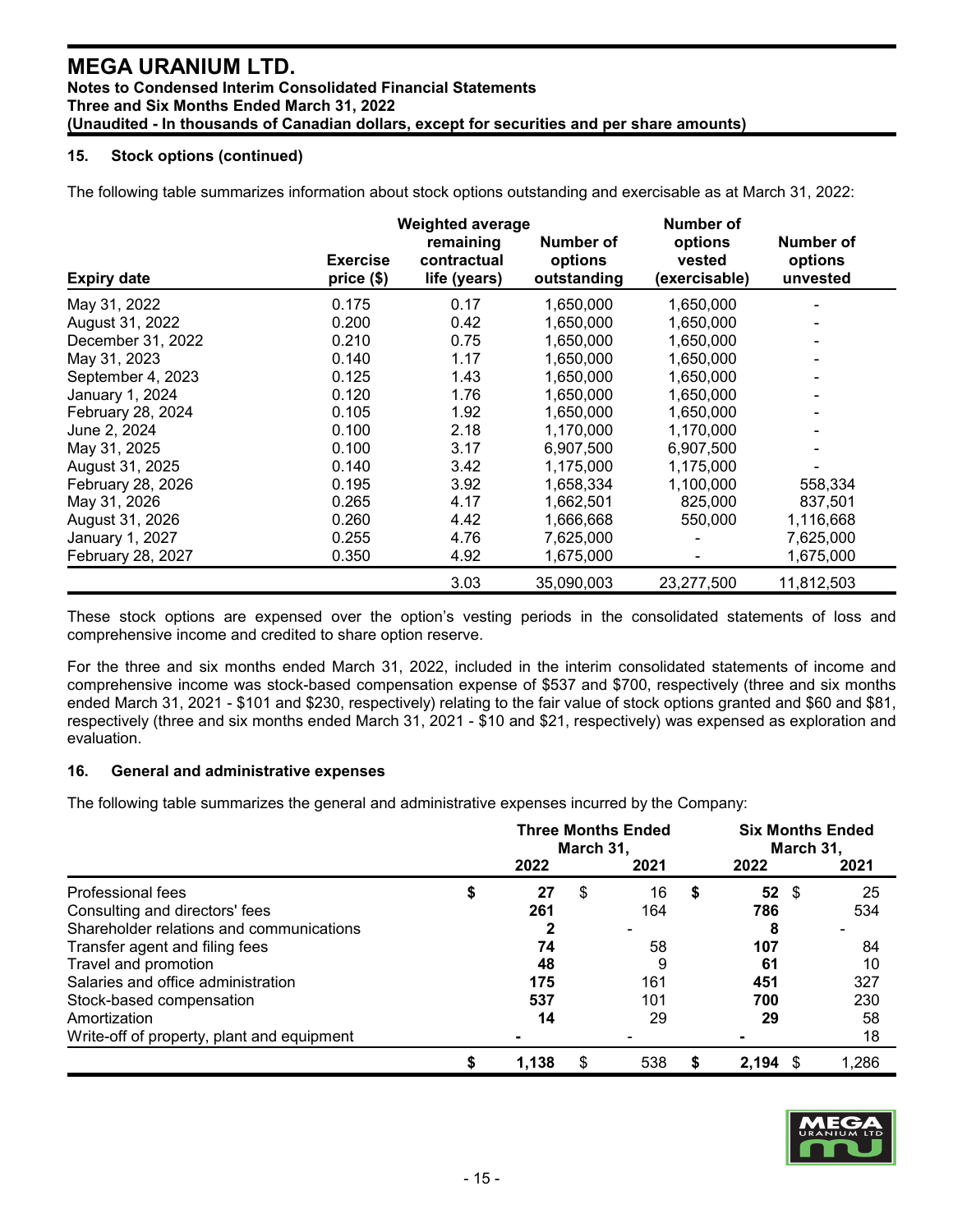#### **17. Exploration and evaluation expenditures**

The Company enters into exploration agreements with other companies pursuant to which it may earn interests in mineral properties by issuing common shares and/or making option payments and/or incurring expenditures in varying amounts by varying dates. Failure by Mega to meet such requirements can result in a reduction or loss of the Company's ownership interests or entitlements under the agreements.

The Company's key exploration properties are located in Western Australia and Queensland Australia. The Company incurred \$99 and \$143, respectively in exploration expenditures during the three and six months ended March 31, 2022 (three and six months ended March 31, 2021 - \$51 and \$224, respectively).

On May 14, 2020, the Company entered into an agreement with NxGold Ltd. (now known as Consolidated Uranium Inc. ("CUR")) to grant to CUR a two-year option to purchase Mega's Ben Lomond uranium property ("Ben Lomond Option") located in Queensland, Australia. As consideration for the option grant, Mega received \$180 in cash, 900,000 CUR common shares and 900,000 common share purchase warrants exercisable for an equal number of common shares of CUR (such warrants, together with the 900,000 common shares, the "Option Securities") and an option to sell to CUR Mega's Georgetown uranium property, also located in Queensland, Australia (the "Georgetown Option"). The aggregate value of consideration received was recorded as a gain on sale of option on mineral properties as the mineral properties had no carrying value.

The Ben Lomond Option is conditional upon and may be exercised by CUR subject to the satisfaction of certain conditions, including the approval of the Australian Foreign Investment Review Board, failing which the option will terminate and the Option Securities will be cancelled. CUR may exercise the option and acquire the Ben Lomond property for a price of \$2,500, payable in cash or common shares of CUR (under certain circumstances), and reimbursement to Mega of expenses incurred in respect of the property since the execution of the option agreement. The purchase of the Ben Lomond property is also subject to contingent payments to Mega of up to \$2,385, if the monthly average spot price of uranium reaches US\$50, US\$75 and US\$100, prior to or after closing of Ben Lomond sale. If the option is exercised, completion of the sale of the Ben Lomond property will be subject to the satisfaction of various conditions.

The Georgetown Option is also conditional upon and may be exercised by Mega subject to the satisfaction of certain conditions, including the approval of the Australian Foreign Investment Review Board, failing which it will terminate. If the Ben Lomond Option is exercised, Mega can exercise the Georgetown Option and sell the Georgetown property to CUR for a price of \$500, payable in cash or common shares of CUR (under certain circumstances), and reimbursement to Mega of expenditures in respect of the property since the execution of the option agreement. The purchase of the Georgetown property by CUR is also subject to contingent payments of up to \$1,425, if the monthly average spot price of uranium reaches US\$50, US\$75 and US\$100, prior to or after closing of the Georgetown sale. If the Georgetown Option is exercised, completion of the sale of the Georgetown property will be subject to the satisfaction of various conditions.

On November 3, 2021, the Company entered into an agreement to sell its interest in the Mustang Lake uranium property, located in Labrador, Canada, to Labrador Uranium Inc. ("LUR"), a subsidiary of CUR. Mega has a 66% interest in the property (the "Interest"), which is the subject matter of its joint venture with Anthem Resources Inc.

Under the terms of the agreement, Mega will receive 3 million common shares of LUR in exchange for the Interest and have the right to appoint one nominee to LUR's board of directors on closing. Closing of the sale is subject to various conditions, including the completion of the proposed spin-out of CUR's interest in LUR to CUR's shareholders and the listing of LUR's shares on a Canadian stock exchange, and the waiver of Anthem's right of first refusal in respect of the Interest. If the spin-out and listing are not completed prior to November 3, 2022, CUR will have, under certain circumstances, a thirty-day option to purchase the Interest for \$1 million, payable in common shares of CUR.

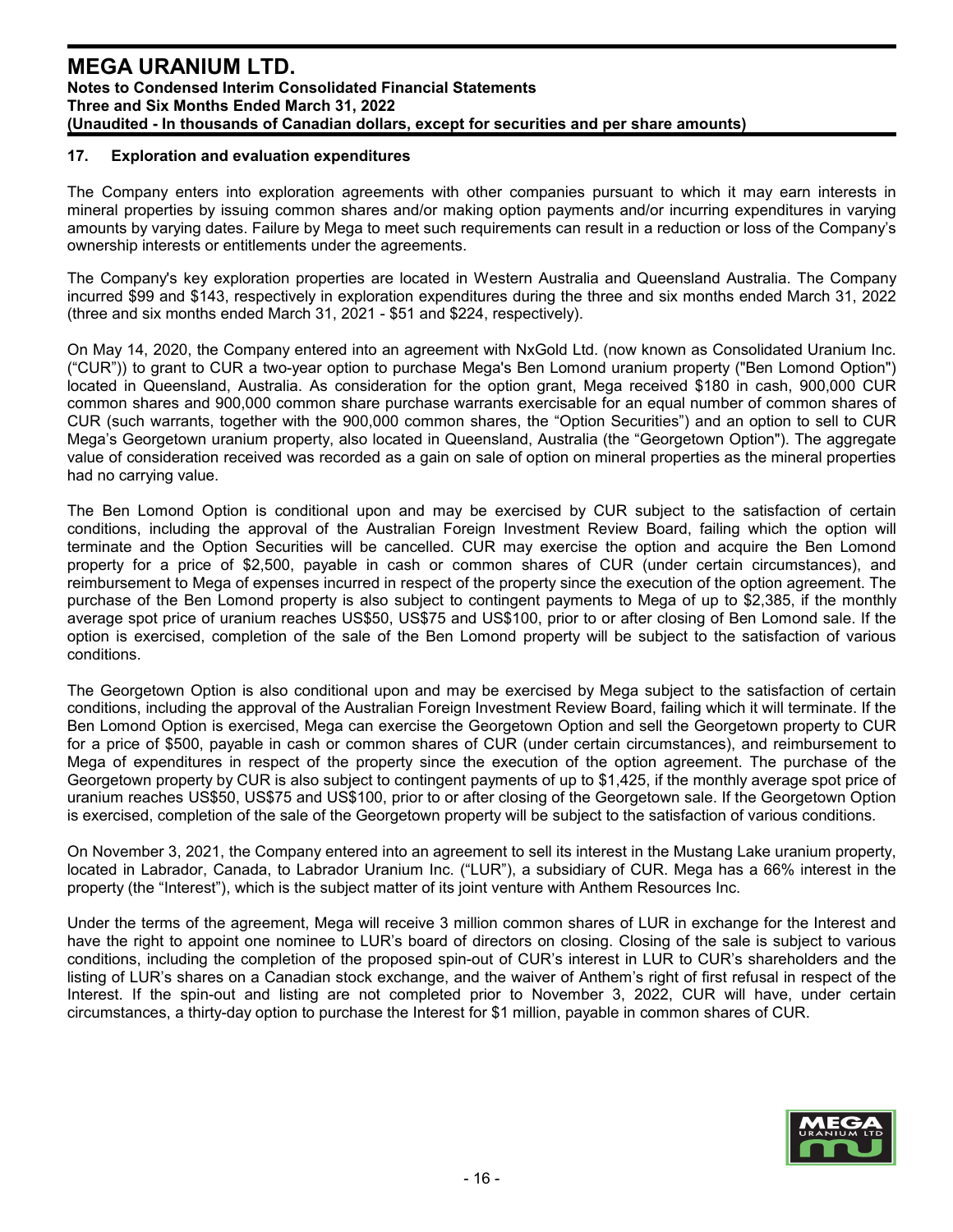#### **18. Commitments and obligations**

The Company has the following commitments and obligations as at March 31, 2022:

(i) The Ben Lomond property (Queensland) has a yearly commitment of \$252 (AUD\$269) for care and maintenance costs and environmental obligations for the next five years. The Georgetown property (Queensland) has a yearly commitment of \$9 (AUD\$10) for care and maintenance costs for the next five years. The Redport gold property (Western Australia) has a yearly commitment of \$140 (AUD\$150) for care and maintenance costs for the next five years.

(ii) The Company is subject to management contracts with certain executive officers that provide for payments under circumstances involving a change of control of Mega or termination of the officer's services. As at March 31, 2022, these contracts require that additional payments of approximately \$2,389 be made upon the occurrence of a change of control. The minimum commitment upon termination of these contracts is approximately \$1,149. As a triggering event has not taken place, the contingent payments have not been reflected in these consolidated statements.

(iii) The Company's Chief Executive Officer's compensation package includes a discretionary bonus that is dependent upon the excess of cash proceeds on disposition of the original NexGen investment net of acquisition and disposition costs. The entitlement is payable at the discretion of the board of directors up to a maximum amount equal to 5% of the net cash proceeds. Fifty percent of the bonus may be settled in common shares of the Company (also at the discretion of the board and subject to regulatory approval).

#### **19. Segmented information**

The Company's operations are segmented on a regional basis and are reported in a manner consistent with the internal reporting provided to the chief operating decision-maker. The chief operating decision maker who is responsible for allocating resources and assessing performance of the operating segments is Mega's Chief Executive Officer.

The Company's significant segments are divided into two distinct geographic areas. The Canadian operations, which are mainly in Ontario and Newfoundland and Labrador, are managed from the Company's head office in Toronto. The Australian operations are managed from Perth.

The following is segmented information of operations for the three and six months ended March 31, 2022 and 2021 and as at March 31, 2022 and September 30, 2021:

|                       |    |                | <b>Three Months Ended</b><br>March 31, |                   |    |                   | <b>Six Months Ended</b><br>March 31, |                 |  |
|-----------------------|----|----------------|----------------------------------------|-------------------|----|-------------------|--------------------------------------|-----------------|--|
|                       |    | 2022           |                                        | 2021              |    | 2022              |                                      | 2021            |  |
| <b>Country/Region</b> |    |                |                                        | Net income (loss) |    | Net income (loss) |                                      |                 |  |
| Canada<br>Australia   | \$ | 4.040<br>(130) | \$                                     | 11.644<br>(92)    | \$ | 2.914<br>18       | \$.                                  | 16,907<br>(242) |  |
|                       | S  | 3.910          |                                        | 11.552            | S  | 2.932             |                                      | 16,665          |  |

| As at March 31, 2022  |    |                   |    |                              |    |                 |    |                 |  |
|-----------------------|----|-------------------|----|------------------------------|----|-----------------|----|-----------------|--|
| <b>Country/Region</b> |    | Capital<br>assets |    | Cash and cash<br>equivalents |    | Other<br>assets |    | Total<br>assets |  |
| Canada<br>Australia   | \$ | 52                | \$ | 388<br>74                    | \$ | 159.829<br>606  | \$ | 160,269<br>680  |  |
|                       |    | 52                |    | 462                          |    | 160.435         |    | 160.949         |  |

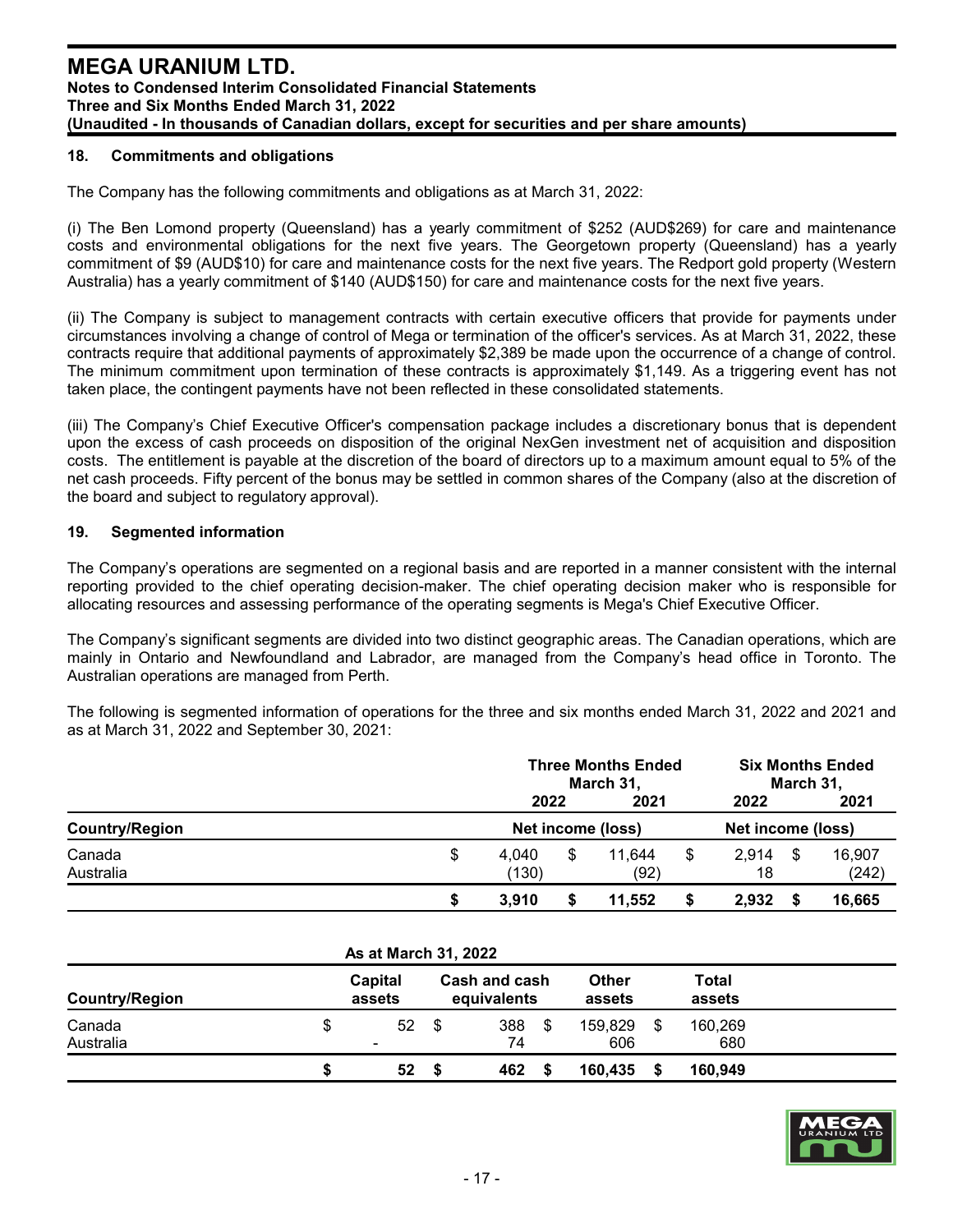#### **Notes to Condensed Interim Consolidated Financial Statements Three and Six Months Ended March 31, 2022 (Unaudited - In thousands of Canadian dollars, except for securities and per share amounts)**

#### **19. Segmented information (continued)**

| As at September 30, 2021 |   |                  |     |                                           |                        |                |                 |                |  |
|--------------------------|---|------------------|-----|-------------------------------------------|------------------------|----------------|-----------------|----------------|--|
| <b>Country/Region</b>    |   | <b>Equipment</b> |     | Property and Cash and cash<br>equivalents | <b>Other</b><br>assets |                | Total<br>assets |                |  |
| Canada<br>Australia      | S | 22<br>-          | -\$ | 1,223<br>58                               |                        | 136,214<br>488 | -S              | 137.459<br>546 |  |
|                          |   | 22               |     | 1.281                                     |                        | 136.702        |                 | 138,005        |  |

The Company has no inter-segment revenues.

### **20. Management of capital**

The Company includes the following items in its managed capital:

|                                        | As at<br>March 31,<br>2022 | As at<br>September 30,<br>2021 |
|----------------------------------------|----------------------------|--------------------------------|
| Shareholders' equity comprises of:     |                            |                                |
| Share capital                          | 281,596                    | 280,117<br>S                   |
| Share option reserve                   | 66,697                     | 66,512                         |
| Accumulated other comprehensive income | 110,660                    | 92,419                         |
| Deficit                                | (299, 280)                 | (302, 212)                     |
|                                        | 159,673                    | 136,836<br>S                   |

The Company's objectives when managing capital are:

- (a) To maintain the necessary financing to complete exploration and development of its properties;
- (b) To realize proceeds from sales of one or more of its properties;
- (c) To maximize the income it receives from cash and cash equivalents without significantly increasing the principal at risk by making investments in high credit quality issuers; and
- (d) To maintain a flexible capital structure that optimizes the cost of capital at an acceptable level of risk.

The Company manages its capital structure and makes adjustments to it in light of changes in economic conditions and the risk characteristics of its underlying assets. The Company maintains or adjusts its capital level to enable it to meet its objectives by:

- realizing proceeds from the disposition of its investments;
- raising capital through equity financings;
- reviewing and reducing capital spending on mineral properties when necessary.

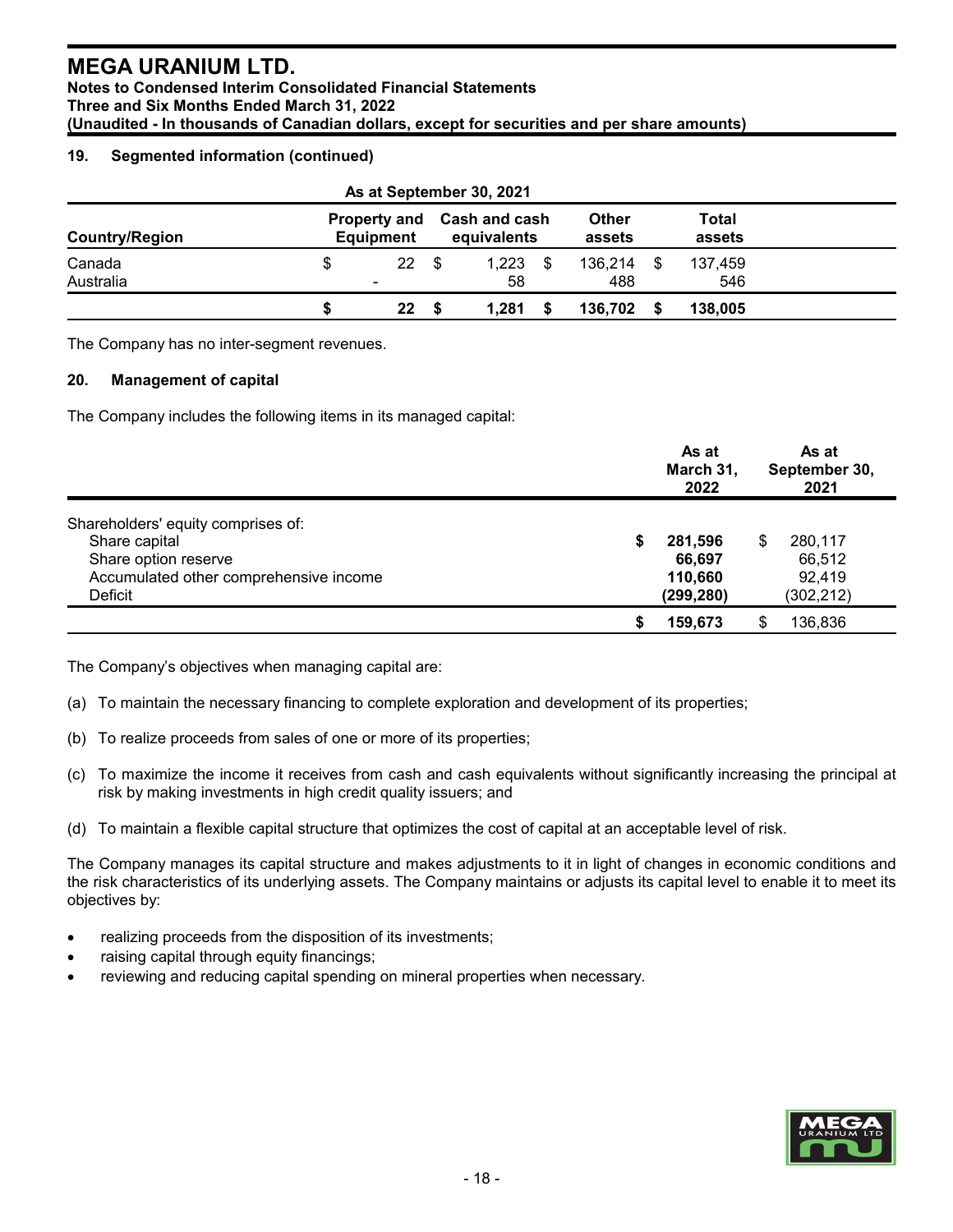## **20. Management of capital (continued)**

The Company is not subject to any capital requirements imposed by a regulator. To date, the Company has not declared any cash dividends to its shareholders. The Company's management is responsible for the management of capital and reviews its capital management approach on an ongoing basis through the preparation of annual expenditure budgets, which are updated regularly to take into account factors such as successful financings to fund activities, changes in property holdings and related obligations and exploration activities and believes that this approach, given the relative size of the Company, is reasonable. The properties in which the Company currently has an interest are in the exploration stage; as such the Company is dependent on external financing to fund its activities. In order to carry out the planned exploration, the Company will be required to raise additional funding.

There were no changes in the Company's approach to capital management during the six months ended March 31, 2022 and the Company is not subject to any externally imposed capital requirements.

### **21. Financial instruments**

Part of Mega's business includes the acquisition of short-term investments in marketable securities and, in some cases, long-term equity investments in public companies. The use of financial instruments can expose the Company to several risks, including interest rate, foreign exchange and market risks. A discussion of the Company's use of financial instruments and their associated risks is provided below:

(a) Liquidity risk

Liquidity risk is the risk that the Company will not have sufficient cash resources to meet its financial obligations as they come due. The Company's liquidity and operating results may be adversely affected if the Company's access to the capital markets is hindered, whether as a result of a downturn in stock market conditions generally or related to matters specific to the Company, or if the value of the Company's investments decline, resulting in lower proceeds on dispositions and losses upon dispositions. The Company generates cash flow primarily from its financing activities and proceeds from disposition of its marketable securities and long-term investments in addition to interest income earned on its investment. The Company has cash and cash equivalents of approximately \$462. The cash equivalents consist of highly liquid short-term deposits with the bank (see note 3). The Company has working capital surplus as at March 31, 2022 of \$20,530. The funds are available as needed to fund the Company's ongoing expenditures. The Company regularly evaluates these holdings to ensure preservation and security of capital as well as maintenance of liquidity. There can be no assurance that the Company will be successful in its efforts to arrange additional financing on terms satisfactory to the Company. If additional financing is raised through the issuance of shares from the treasury of the Company, control of the Company may change and shareholders may suffer additional dilution. If adequate financing is not available, the Company may be required to delay, reduce the scope of, or eliminate one or more exploration activities or relinquish rights to certain of its interests. All of the Company's trade liabilities are due within the next 12 months.

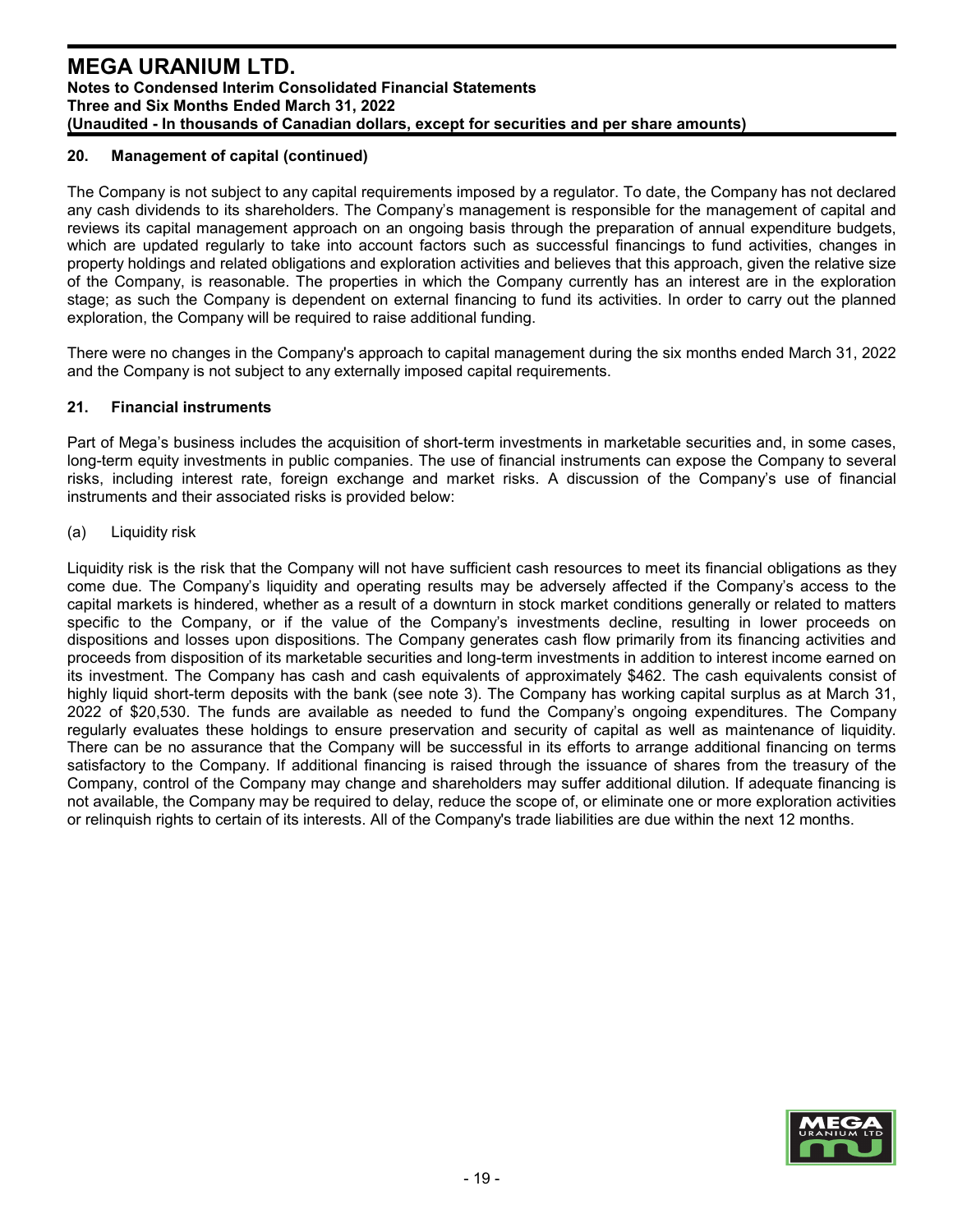### **21. Financial instruments (continued)**

### (b) Market risk

Market risk is the risk that the fair value of or future cash flows from the Company's financial instruments will significantly fluctuate due to changes in market prices. The value of the financial instruments can be affected by changes in interest rates, foreign exchange rates, and equity and commodity prices. In the normal course of business, the Company is exposed to market risk as a result of its investments in publicly traded companies and marketable securities. During periods of significant broader market volatility or volatility experienced by the resource/commodity markets, the value of the Company's investment portfolio can benefit or be vulnerable to market fluctuations.

The following table shows the estimated sensitivity of the Company's after-tax net income (loss) for the period ended March 31, 2022, from a change in the closing bid price of the Company's investments in marketable securities with all other variables held constant as at March 31, 2022:

| Percentage of change in closing<br>bid price | Change in net after-tax<br>income (loss) from % increase<br>in closing bid price | Change in net after-tax<br>income (loss) from % decrease<br>in closing bid price |  |  |  |  |
|----------------------------------------------|----------------------------------------------------------------------------------|----------------------------------------------------------------------------------|--|--|--|--|
| 2%                                           | 308                                                                              | (308)<br>\$.                                                                     |  |  |  |  |
| 4%                                           | 617                                                                              | (617)                                                                            |  |  |  |  |
| 6%                                           | 925                                                                              | (925)                                                                            |  |  |  |  |
| 8%                                           | 1,234                                                                            | (1,234)                                                                          |  |  |  |  |
| 10%                                          | 1,542                                                                            | (1, 542)                                                                         |  |  |  |  |

#### (c) Interest rate risk:

Interest rate risk is the impact that changes in interest rates could have on the Company's income and liabilities. In the normal course of business, the Company is exposed to interest rate fluctuations as a result of the significant portion of cash equivalents being invested in interest-bearing instruments.

The Company's sensitivity analysis suggests that a 1% change in interest rate would change comprehensive income (loss) by approximately \$7.

### (d) Currency risk:

Currency risk is the risk that the fair value of future cash flows from the Company's financial instruments will fluctuate because of changes in foreign exchange rates. The Company is exposed to currency fluctuations as it presently holds funds in Canadian and Australian dollars and a significant amount of its costs and liabilities are denominated in Australian and other currencies. The Company has not entered into any foreign currency contracts to hedge this exposure.

The following table shows the estimated sensitivity of the Company's net after-tax income (loss) for the period ended March 31, 2022 from a change in all foreign currencies (Australian dollars and U.S. dollars) with all other variables held constant as at March 31, 2022:

| Percentage of change in closing<br>exchange rate | Change in net after-tax<br>income (loss) from % increase<br>in exchange rate | Change in net after-tax<br>income (loss) from % decrease<br>in exchange rate |  |  |  |
|--------------------------------------------------|------------------------------------------------------------------------------|------------------------------------------------------------------------------|--|--|--|
| 2%                                               | 9                                                                            | (9)                                                                          |  |  |  |
| 4%                                               | 18                                                                           | (18)                                                                         |  |  |  |
| 6%                                               | 27                                                                           | (27)                                                                         |  |  |  |
| 8%                                               | 36                                                                           | (36)                                                                         |  |  |  |
| 10%                                              | 45                                                                           | (45)                                                                         |  |  |  |

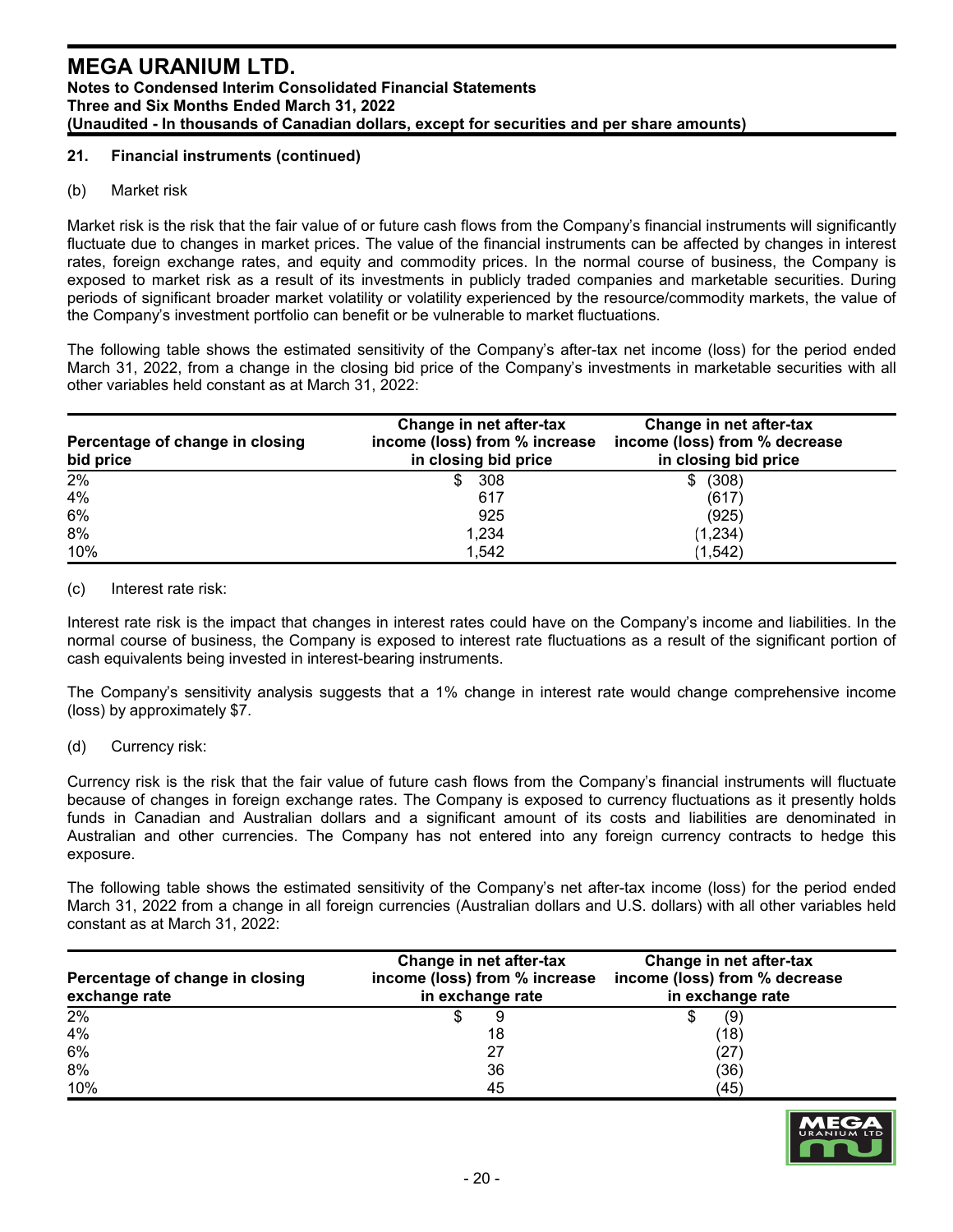## **21. Financial instruments (continued)**

(e) Credit risk:

Credit risk is the risk of loss associated with a counterparty's inability to fulfill its payment obligations. The Company has its cash and cash equivalents deposited with highly rated financial institutions. Other credit risk is limited to cash, restricted cash and trade receivables in the ordinary course of business. The balance of trade receivables owed to the Company in the ordinary course of business is not significant.

#### (f) Concentration risks:

The Company is exposed to concentration risks as its investment portfolio is concentrated primarily in NexGen and Toro, two uranium companies that have total asset carrying values in aggregate of \$138,714 as at March 31, 2022, and \$117,789 as at September 30, 2021, and poses the risk that changes in its fair value can adversely affect the Company's after-tax net income (loss).

The following table shows the estimated sensitivity of the Company's after-tax net income (loss) for the period ended March 31, 2022, from a change in the closing bid price of the Company's investment in NexGen with all other variables held constant as at March 31, 2022:

| Percentage of change in closing<br>bid price | Change in net after-tax<br>income (loss) from % increase<br>in closing bid price of NexGen | Change in net after-tax<br>income (loss) from % decrease<br>in closing bid price of NexGen |  |  |  |  |
|----------------------------------------------|--------------------------------------------------------------------------------------------|--------------------------------------------------------------------------------------------|--|--|--|--|
| 2%                                           | \$<br>2.016                                                                                | (2,016)                                                                                    |  |  |  |  |
| 4%                                           | 4,031                                                                                      | (4,031)                                                                                    |  |  |  |  |
| 6%                                           | 6.047                                                                                      | (6,047)                                                                                    |  |  |  |  |
| 8%                                           | 8,062                                                                                      | (8,062)                                                                                    |  |  |  |  |
| 10%                                          | 10,078                                                                                     | (10,078)                                                                                   |  |  |  |  |

#### (g) Fair value:

Fair values have been determined for measurement and/or disclosure purposes based on the following methods. When applicable, further information about the assumptions made in determining fair values is disclosed in the notes specific to that asset or liability.

The consolidated statements of financial position carrying amounts for cash and cash equivalents, receivables and amounts payable and other liabilities approximate to fair value due to their short-term nature. Marketable securities and long term investments in public companies are fair valued using the bid price on the closing date for the underlying investment. The fair value of marketable securities in private companies is determined from recently completed equity financings.

The Company does not fair value its investment in Toro as it is held as an equity investment (see note 7).